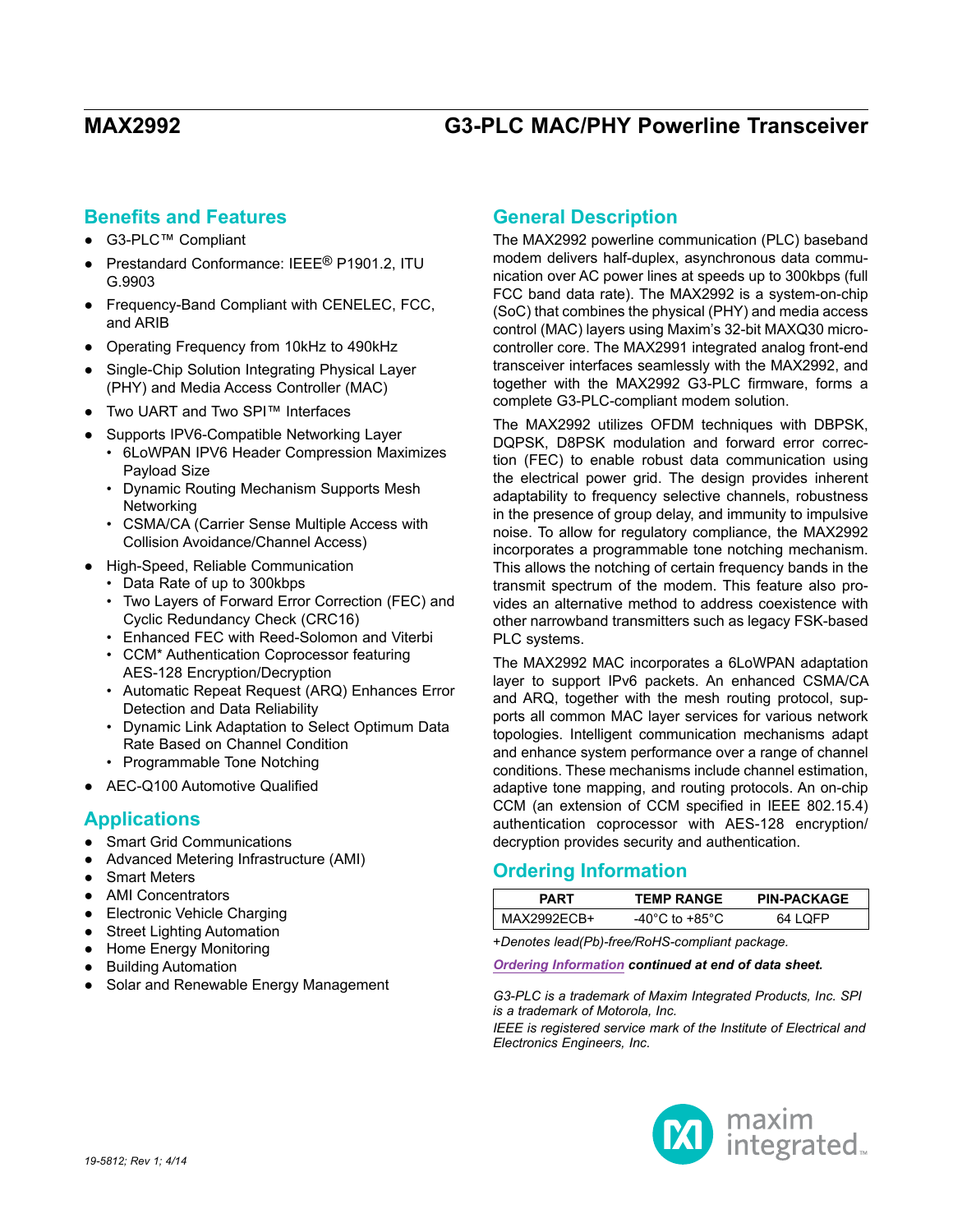# **Typical Application Circuit**

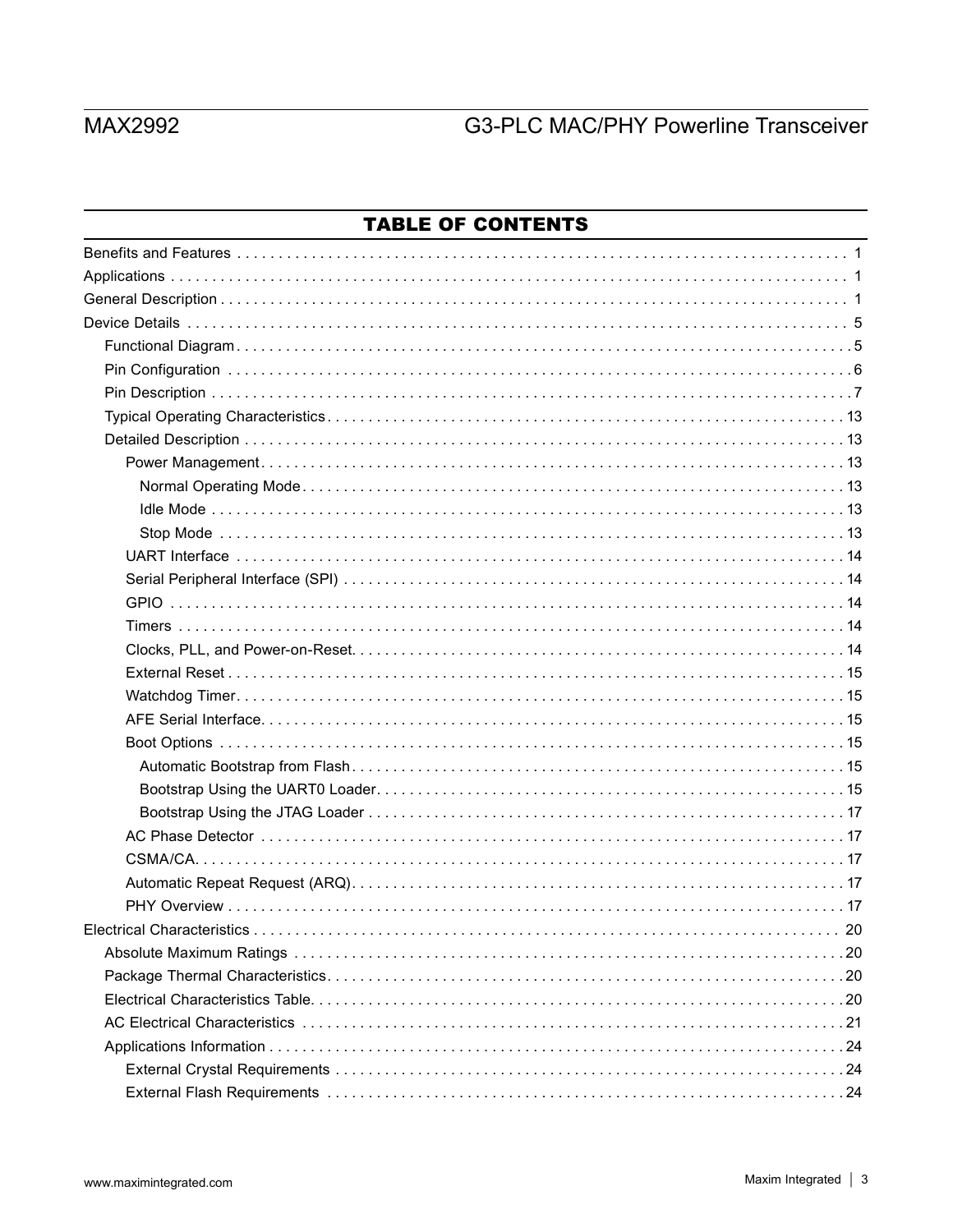# TABLE OF CONTENTS (CONTINUED)

## LIST OF FIGURES

## LIST OF TABLES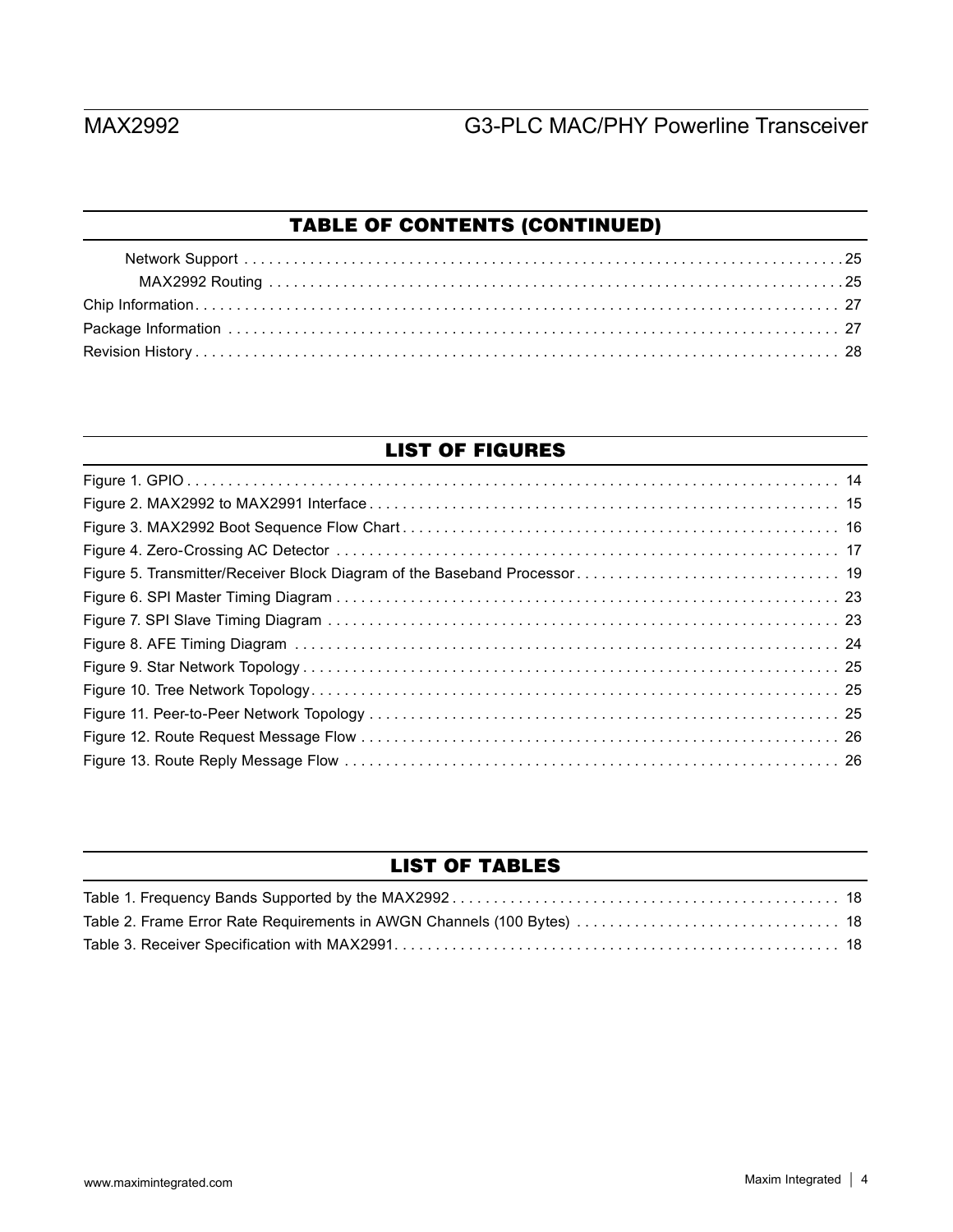## **Device Details**

## **Functional Diagram**

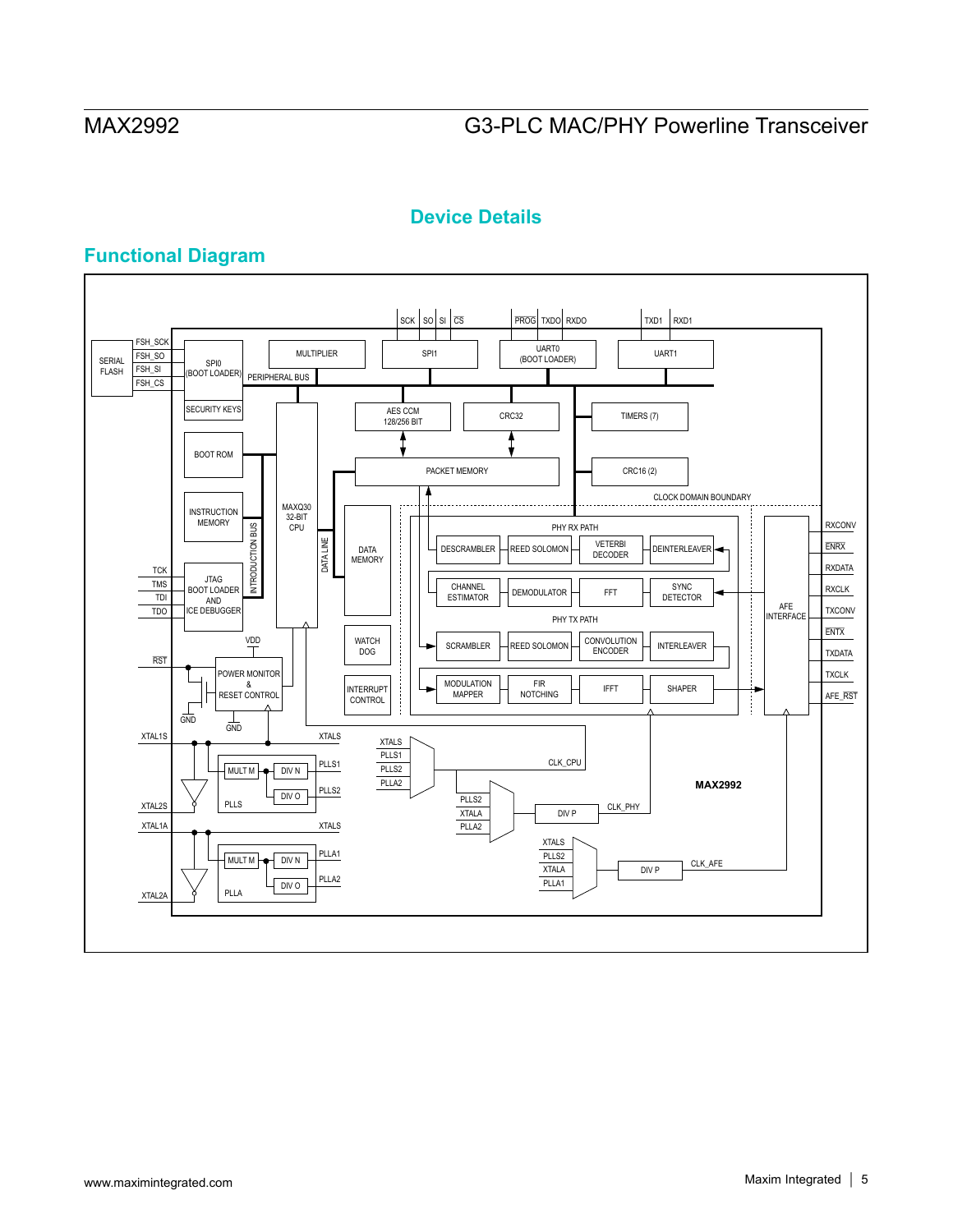## **Pin Configuration**

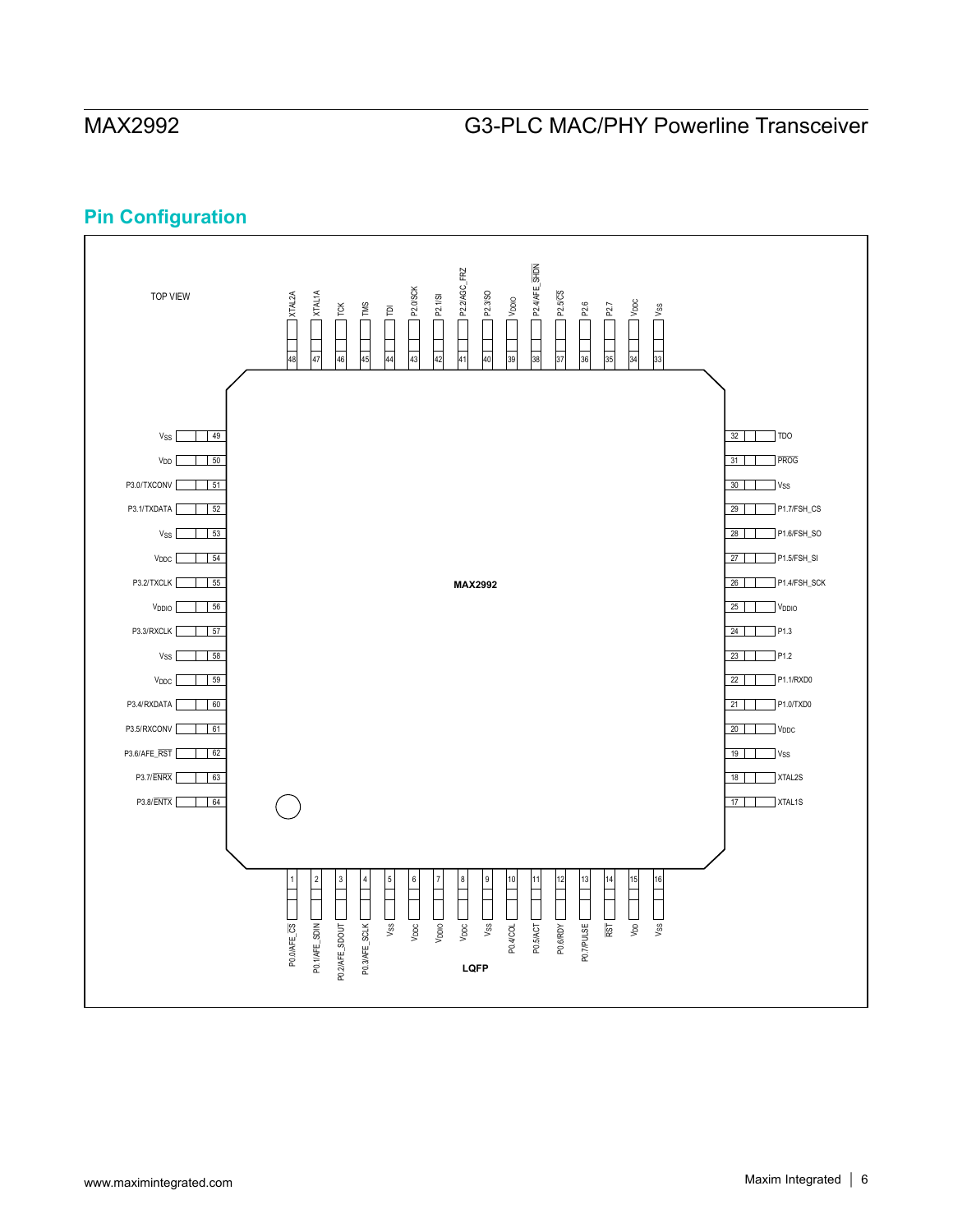# **Pin Description**

| <b>PIN</b>                                | <b>NAME</b>         | <b>TYPE</b> | <b>FUNCTION</b>                                                                                                                                                                                                                                                                                                                                                                                                                                                     |  |
|-------------------------------------------|---------------------|-------------|---------------------------------------------------------------------------------------------------------------------------------------------------------------------------------------------------------------------------------------------------------------------------------------------------------------------------------------------------------------------------------------------------------------------------------------------------------------------|--|
| 5, 9, 16,<br>19, 30,<br>33, 49,<br>53, 58 | $V_{SS}$            | P           | Ground                                                                                                                                                                                                                                                                                                                                                                                                                                                              |  |
| 6, 8, 20,<br>34, 54,<br>59,               | V <sub>DDC</sub>    | P           | +1.2V Digital Power Supply. Bypass V <sub>DDC</sub> to V <sub>SS</sub> with a 100nF capacitor as close as<br>possible to the device.                                                                                                                                                                                                                                                                                                                                |  |
| 7, 25,<br>39, 56                          | V <sub>DDIO</sub>   | P           | +3.3V I/O Power Supply. Bypass V <sub>DDIO</sub> to V <sub>SS</sub> with a 100nF capacitor as close as<br>possible to the device.                                                                                                                                                                                                                                                                                                                                   |  |
| 14                                        | <b>RST</b>          | 1/O         | Reset. The RST input/output recognizes external active-low reset inputs and employs<br>an internal pullup resistor to allow for a combination of wired-OR external reset<br>sources. Bypass with a 220nF capacitor to $V_{SS}$ and use a 10k $\Omega$ pullup resistor to<br>V <sub>DDIO</sub>                                                                                                                                                                       |  |
| 15, 50                                    | V <sub>DD</sub>     | P           | +1.2V Analog Power Supply. Bypass V <sub>DD</sub> to V <sub>SS</sub> with a 100nF capacitor as close as<br>possible to the device.                                                                                                                                                                                                                                                                                                                                  |  |
| 17                                        | XTAL <sub>1</sub> S | L           | Crystal Oscillator Input/Output. The crystal oscillator input/output provide support<br>for parallel resonant, AT cut crystals. XTAL1S also acts as an input when there is                                                                                                                                                                                                                                                                                          |  |
| 18                                        | XTAL2S              | O           | an external clock source in place of a crystal. XTAL2S is the output of the crystal<br>amplifier. Signal XTALS provides the clock base for the system clock.                                                                                                                                                                                                                                                                                                        |  |
| 31                                        | <b>PROG</b>         | L           | PROG. PROG serves to initiate the UART boot loader. To activate the UART boot<br>loader, PROG must be held low for at least 3 system clock cycles. The host must<br>then send the autobaud character (0x0D) at a baud rate of 57,600 baud or less. The<br>MAX2992 detects the serial baud rate and reply with the prompt character (0x3E). At<br>this time, the bootloader protocol can be used to program the device.                                              |  |
| 32                                        | <b>TDO</b>          | O           | JTAG Data Output                                                                                                                                                                                                                                                                                                                                                                                                                                                    |  |
| 44                                        | TDI                 | T           | JTAG Data Input                                                                                                                                                                                                                                                                                                                                                                                                                                                     |  |
| 45                                        | <b>TMS</b>          | ı           | JTAG Mode Select Input                                                                                                                                                                                                                                                                                                                                                                                                                                              |  |
| 46                                        | <b>TCK</b>          | T           | <b>JTAG Clock Input</b>                                                                                                                                                                                                                                                                                                                                                                                                                                             |  |
| 47                                        | XTAL1A              | T           | Crystal Oscillator Input/Output. The crystal oscillator input/output provides support<br>for parallel resonant, AT cut crystals. XTAL1A also acts as an input when there is                                                                                                                                                                                                                                                                                         |  |
| 48                                        | XTAL2A              | O           | an external clock source in place of a crystal. XTAL2A is the output of the crystal<br>amplifier. Signal XTALA provides the clock base for the AFE interface.                                                                                                                                                                                                                                                                                                       |  |
| PORT <sub>0</sub>                         |                     |             |                                                                                                                                                                                                                                                                                                                                                                                                                                                                     |  |
| 1                                         | P0.0/AFE_CS         | I/O<br>O    | P0.0/AFE_CS. P0.0/AFE_CS is used by the MAX2992 G3-PLC firmware to<br>implement an SPI command bus to the MAX2991 AFE. P0.0/AFE CS is the chip-<br>select line to the MAX2991. This is the general-purpose I/O hardware and part of the<br>8-bit I/O port P0.<br>P0.0/AFE_CS provides hardware support that is available, but not utilized by the<br>MAX2992 G3-PLC firmware.<br>• Interrupt input/stop mode wake-up.<br>• Timer I/O to Timer 0, In/Out A (Note 1). |  |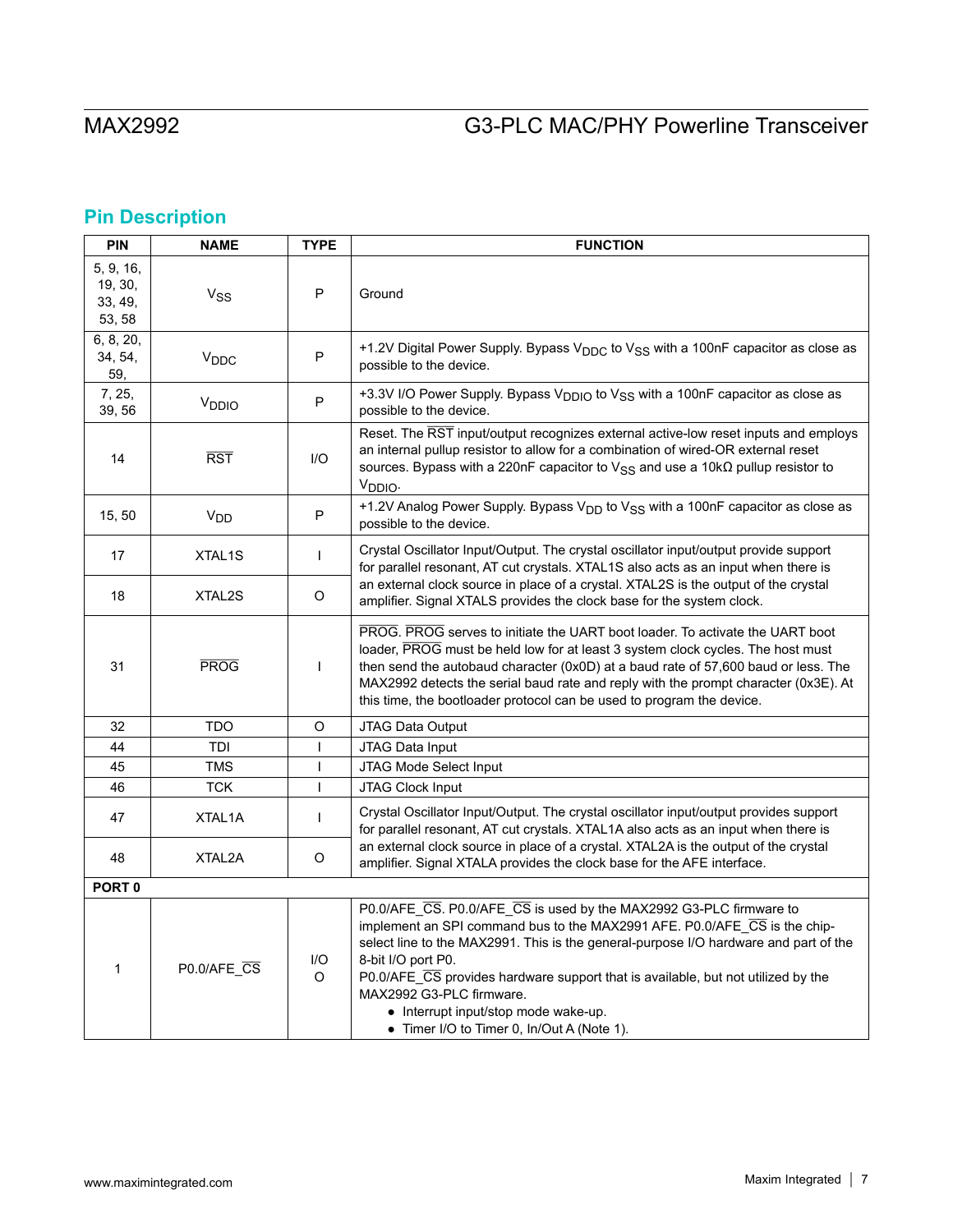| PIN            | <b>NAME</b>    | <b>TYPE</b> | <b>FUNCTION</b>                                                                                                                                                                                                                                                                                                                                                                                                                                                                      |  |
|----------------|----------------|-------------|--------------------------------------------------------------------------------------------------------------------------------------------------------------------------------------------------------------------------------------------------------------------------------------------------------------------------------------------------------------------------------------------------------------------------------------------------------------------------------------|--|
| $\overline{2}$ | P0.1/AFE_SDIN  | I/O<br>O    | P0.1/AFE_SDIN. P0.1/AFE_SDIN is used by MAX2992 G3-PLC firmware to<br>implement an SPI command bus to the MAX2991 AFE. P0.1/AFE_SDIN is the serial<br>data to the MAX2991. This is general-purpose I/O hardware and part of the 8-bit I/O<br>port P0.<br>P0.1/AFE_SDIN provides hardware support that is available, but not utilized by the<br>MAX2992 G3-PLC firmware.<br>• Interrupt input/stop mode wake-up.<br>• Timer I/O to Timer 0, In/Out B (Note 1).                        |  |
| 3              | P0.2/AFE_SDOUT | I/O<br>O    | P0.2/AFE_SDOUT. P0.2/AFE_SDOUT is used by the MAX2992 G3-PLC firmware<br>to implement an SPI command bus to the MAX2991 AFE. P0.2/AFE_SDOUT is the<br>serial data returned from the MAX2991. This is the general-purpose I/O hardware and<br>part of the 8-bit I/O port P0.<br>P0.2/AFE_SDOUT provides hardware support that is available, but not utilized by the<br>MAX2992 G3-PLC firmware.<br>• Interrupt input/stop mode wake-up.<br>• Timer I/O to Timer 1, In/Out A (Note 1). |  |
| 4              | P0.3/AFE_SCLK  | I/O<br>O    | P0.3/AFE_SCLK. P0.3/AFE_SCLK is used by MAX2992 G3-PLC firmware to<br>implement an SPI command bus to the MAX2991 AFE. P0.3/AFE_SCLK is the serial<br>clock to the MAX2991. This is the general-purpose I/O hardware and part of the 8-bit<br>I/O port P0.<br>P0.3/AFE_SCLK provides hardware support that is available, but not utilized by the<br>MAX2992 G3-PLC firmware.<br>• Interrupt input/stop mode wake-up.<br>• Timer I/O to Timer 1, In/Out B (Note 1).                   |  |
| 10             | P0.4/COL       | I/O<br>O    | P0.4/COL. P0.4/COL is used by the MAX2992 G3-PLC firmware to indicate modem<br>status. P0.4/COL is the collision/packet error indicator, and can be used to drive a<br>COL LED. This is the general-purpose I/O hardware and part of the 8-bit I/O port P0.<br>P0.4/COL provides hardware support that is available, but not utilized by the<br>MAX2992 G3-PLC firmware.<br>• Interrupt input/stop mode wake-up.<br>• Timer I/O to Timer 2, In/Out A (Note 1).                       |  |
| 11             | P0.5/ACT       | I/O<br>O    | P0.5/ACT. P0.5/ACT is used by the MAX2992 G3-PLC firmware to indicate modem<br>status. P0.5/ACT is the activity indicator and can be used to drive an ACT LED. This<br>is general-purpose I/O hardware and part of the 8-bit I/O port P0.<br>P0.5/ACT provides hardware support that is available, but not utilized by the<br>MAX2992 G3-PLC firmware.<br>• Interrupt input/stop mode wake-up.<br>• Timer I/O to Timer 2, In/Out B (Note 1).                                         |  |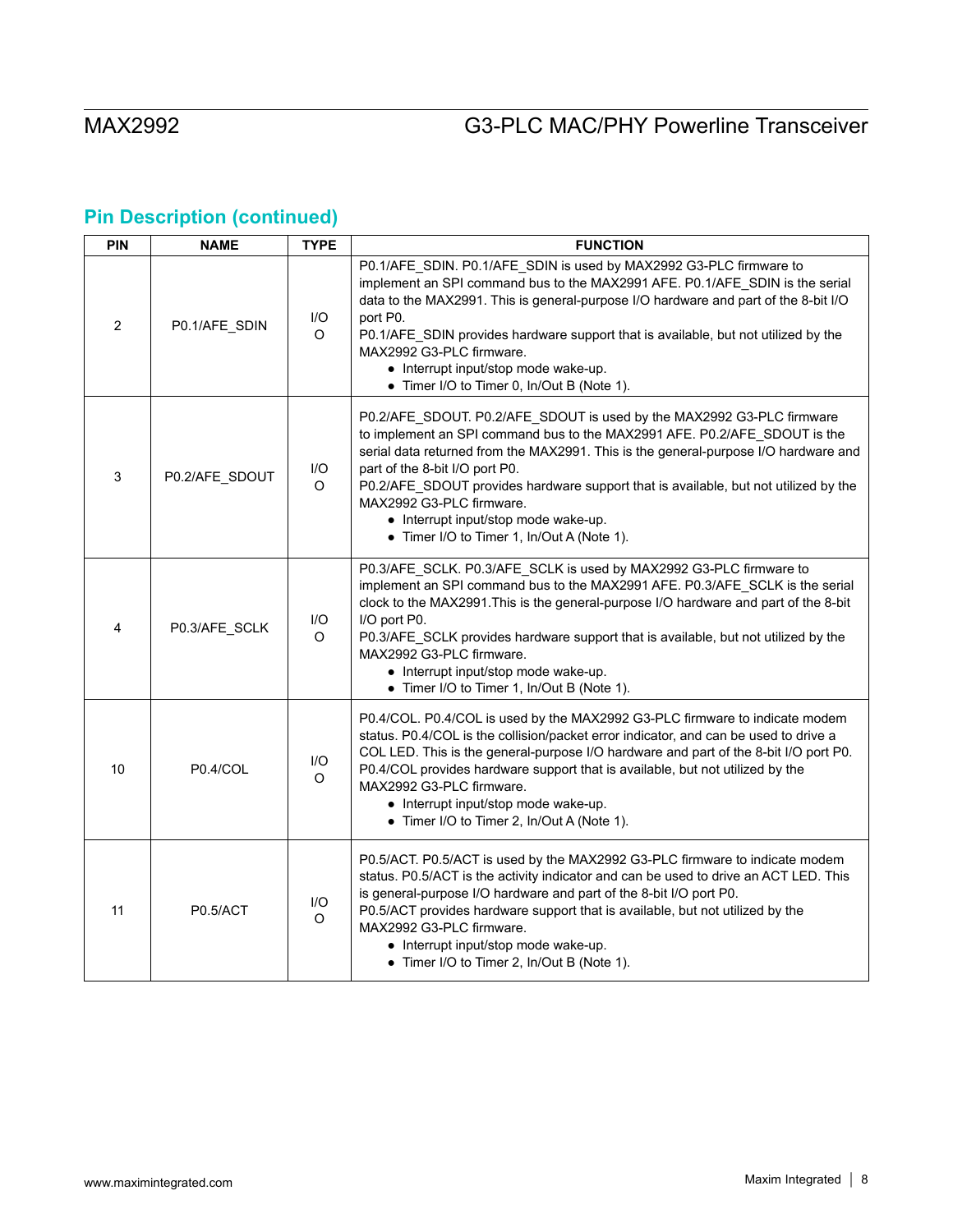| PIN               | <b>NAME</b>                        | <b>TYPE</b>         | <b>FUNCTION</b>                                                                                                                                                                                                                                                                                                                                                                                                                                                                                                                                                                                      |  |
|-------------------|------------------------------------|---------------------|------------------------------------------------------------------------------------------------------------------------------------------------------------------------------------------------------------------------------------------------------------------------------------------------------------------------------------------------------------------------------------------------------------------------------------------------------------------------------------------------------------------------------------------------------------------------------------------------------|--|
| 12                | P0.6/RDY                           | I/O                 | P0.6/RDY. P0.6/RDY is used by the MAX2992 G3-PLC firmware to indicate modem<br>status. PO.6/RDY is the modem-ready indicator and is used to drive a RDY LED. This<br>is the general-purpose I/O hardware and part of the 8-bit I/O port P0.<br>P0.6/RDY provides hardware support that is available, but not utilized by the<br>MAX2992 G3-PLC firmware.<br>• Interrupt input/stop mode wake-up.<br>• Timer I/O to Timer 3, In/Out A (Note 1).                                                                                                                                                       |  |
| 13                | P0.7/PULSE                         | 1/O                 | P0.7/PULSE. P0.7/PULSE is used by the MAX2992 G3-PLC firmware to input pulses<br>from an external zero-crossing detector. This is general-purpose I/O hardware and<br>part of the 8-bit I/O port P0.<br>P0.7/PULSE provides hardware support that is available, but not utilized by the<br>MAX2992 G3-PLC firmware.<br>• Interrupt input/stop mode wake-up.<br>• Timer I/O to Timer 3, In/Out B (Note 1).                                                                                                                                                                                            |  |
| PORT <sub>1</sub> |                                    |                     |                                                                                                                                                                                                                                                                                                                                                                                                                                                                                                                                                                                                      |  |
| 21                | P <sub>1.0</sub> /TXD <sub>0</sub> | I/O<br>O            | P1.0/TXD0. P1.0/TXD0 provides connections to dedicated UART hardware. This is<br>used by the MAX2992 G3-PLC firmware to implement the UART host interface. P1.0/<br>TXD0 is the transmit data from the MAX2992 to the host. This is the general-purpose<br>I/O hardware and part of the 8-bit I/O port P1.<br>Connect P1.0/TXD0 with a 5k $\Omega$ resistor to $V_{\text{DDIO}}$ (Note 1).                                                                                                                                                                                                           |  |
| 22                | P <sub>1.1</sub> /R <sub>XD0</sub> | 1/O<br>$\mathbf{I}$ | P1.1/RXD0. P1.1/RXD0 provides connections to dedicated UART hardware. This is<br>used by the MAX2992 G3-PLC firmware to implement the UART host interface. P1.1/<br>RXD0 is the receive data from the host to the MAX2992. This is the general-purpose<br>I/O hardware and part of the 8-bit I/O port P1 (Note 1).                                                                                                                                                                                                                                                                                   |  |
| 23                | P1.2                               | I/O<br>$\circ$      | P1.2. P1.2 provides connections to dedicated UART hardware used by the MAX2992<br>G3-PLC firmware for reserved function. Leave unconnected. This is the general-<br>purpose I/O hardware and part of the 8-bit I/O port P1 (Note 1).                                                                                                                                                                                                                                                                                                                                                                 |  |
| 24                | P <sub>1.3</sub>                   | I/O<br>$\mathbf{I}$ | P1.3. P1.3 provides connections to dedicated UART hardware used by the MAX2992<br>G3-PLC firmware for reserved function. This is the general-purpose I/O hardware and<br>part of the 8-bit I/O port P1 (Note 1).                                                                                                                                                                                                                                                                                                                                                                                     |  |
| 26                | P1.4/FSH_SCK                       | I/O<br>O            | P1.4/FSH_SCK. P1.4/FSH_SCK provides dedicated connections to the SPI hardware,<br>and after power-on reset, the MAX2992 attempts to bootstrap code from an external<br>flash if it is present. P1.4/FSH_SCK is the serial clock from the MAX2992 to the flash.<br>This is the general-purpose I/O hardware and part of the 8-bit I/O port P1.<br>After boot, the SPI hardware can be used by the MAX2992 G3-PLC firmware. This<br>is not utilized by the MAX2992 G3-PLC firmware, but P1.4/FSH_SCK provides the<br>capability of:<br>• SPI master clock output.<br>• SPI slave clock input (Note 1). |  |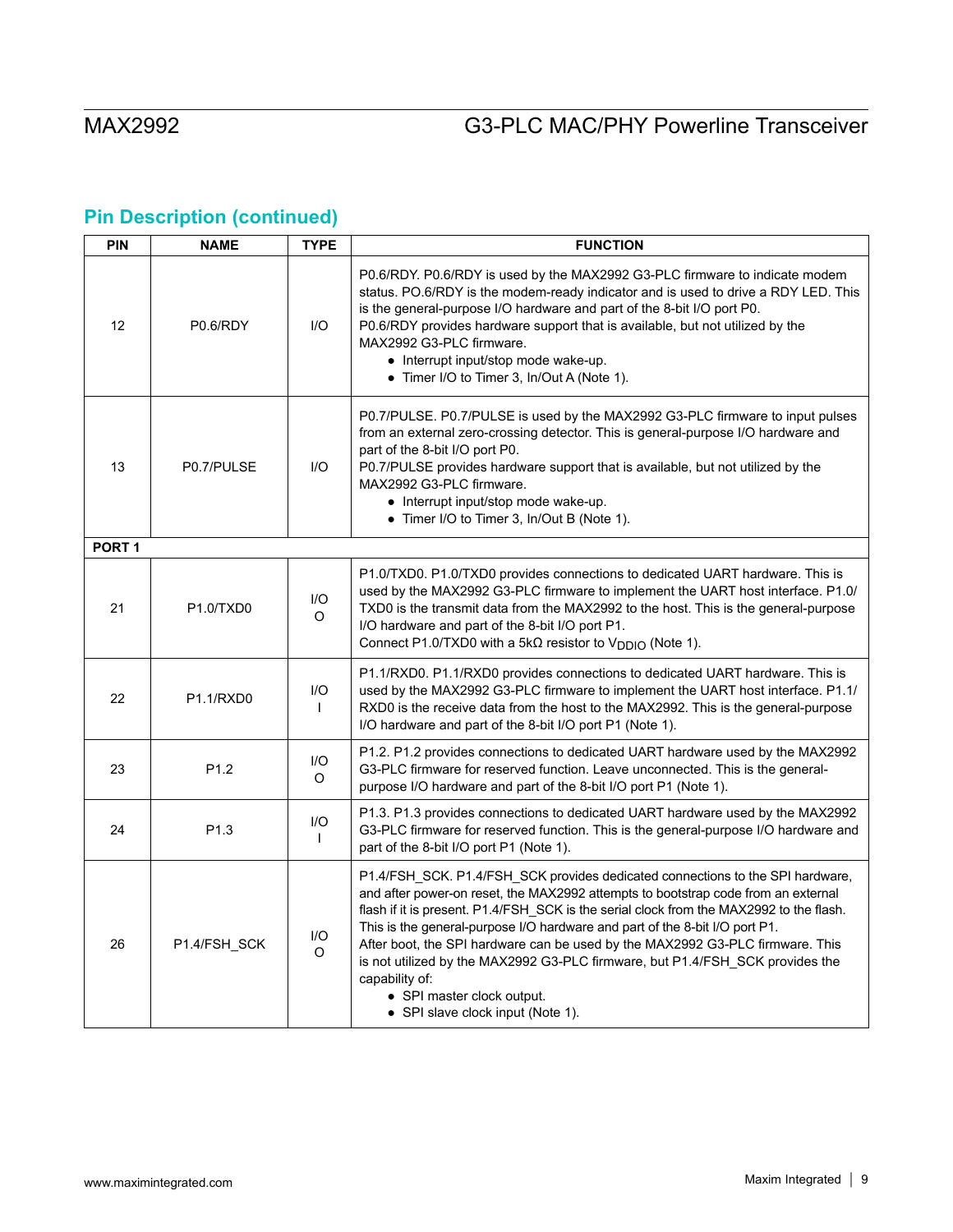| PIN | <b>NAME</b>       | <b>TYPE</b>     | <b>FUNCTION</b>                                                                                                                                                                                                                                                                                                                                                                                                                                                                                                                                                                                      |  |  |
|-----|-------------------|-----------------|------------------------------------------------------------------------------------------------------------------------------------------------------------------------------------------------------------------------------------------------------------------------------------------------------------------------------------------------------------------------------------------------------------------------------------------------------------------------------------------------------------------------------------------------------------------------------------------------------|--|--|
| 27  | P1.5/FSH_SI       | I/O<br>$\Omega$ | P1.5/FSH_SI. P1.5/FSH_SI provides dedicated connections to the SPI hardware, and<br>after power-on reset, the MAX2992 attempts to bootstrap code from an external flash<br>if it is present. P1.5/FSH_SI is the serial data from the MAX2992 to the flash. This is<br>the general-purpose I/O hardware and part of the 8-bit I/O port P1.<br>After boot, the SPI hardware can be used by the MAX2992 G3-PLC firmware. This<br>is not utilized by the MAX2992 G3-PLC firmware, but P1.4/FSH_SI provides the<br>capability of:<br>• SPI master output data.<br>• SPI slave input data (Note 1).        |  |  |
| 28  | P1.6/FSH_SO       | I/O<br>$\Omega$ | P1.6/FSH_SO. P1.6/FSH_SO provides dedicated connections to the SPI hardware,<br>and after power-on reset, the MAX2992 attempts to bootstrap code from an external<br>flash if it is present. P1.6/FSH_SO is the serial data return to the MAX2992 from the<br>flash. This is the general-purpose I/O hardware and part of the 8-bit I/O port P1.<br>After boot, the SPI hardware can be used by the MAX2992 G3-PLC firmware. This<br>is not utilized by the MAX2992 G3-PLC firmware, but P1.6/FSH_SO provides the<br>capability of:<br>• SPI master data input.<br>• SPI slave data output (Note 1). |  |  |
| 29  | P1.7/FSH_CS       | I/O<br>O        | P1.7/FSH_CS. P1.7/FSH_CS provides dedicated connections to the SPI hardware,<br>and after power-on reset, the MAX2992 attempts to bootstrap code from an external<br>flash if it is present. P1.7/FSH_CS is the serial chip select from the MAX2992 to the<br>flash. This is the general-purpose I/O hardware and part of the 8-bit I/O port P1.<br>After boot, the SPI hardware can be used by the MAX2992 G3-PLC firmware. This<br>is not utilized by the MAX2992 G3-PLC firmware, but P1.7/FSH_CS provides the<br>capability of:<br>• SPI slave chip select (Note 1).                             |  |  |
|     | PORT <sub>2</sub> |                 |                                                                                                                                                                                                                                                                                                                                                                                                                                                                                                                                                                                                      |  |  |
| 35  | P <sub>2.7</sub>  | 1/O             | P2.7. P2.7 is not used by the MAX2992 G3-PLC firmware. It is configured as an<br>unused input with the internal pullup enabled. It can be left unconnected. This is the<br>general-purpose I/O hardware and part of the 8-bit I/O port P2.<br>P2.7 provides hardware support that is available, but not utilized by the MAX2992<br>G3-PLC firmware:<br>• Hardware flow control line CTS for UART0.<br>• Timer I/O to Timer 4, In/Out A.<br>• Timer I/O to Timer 6, In/Out A (Note 1).                                                                                                                |  |  |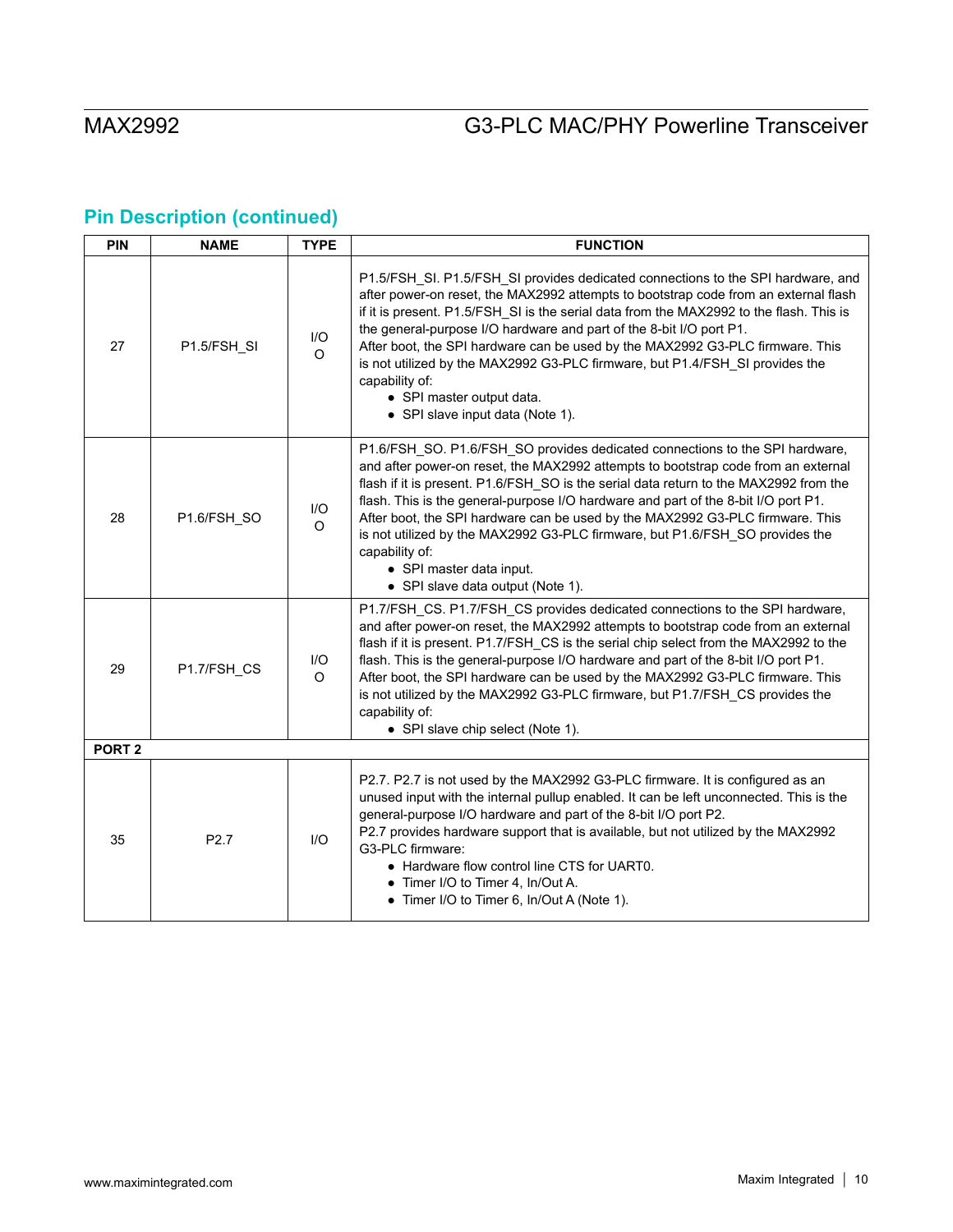| PIN | <b>NAME</b>          | <b>TYPE</b>         | <b>FUNCTION</b>                                                                                                                                                                                                                                                                                                                                                                                                                                                                      |  |
|-----|----------------------|---------------------|--------------------------------------------------------------------------------------------------------------------------------------------------------------------------------------------------------------------------------------------------------------------------------------------------------------------------------------------------------------------------------------------------------------------------------------------------------------------------------------|--|
| 36  | P2.6                 | I/O                 | P2.6. P2.6 is not used by the MAX2992 G3-PLC firmware. It is configured as an<br>unused input with the internal pullup enabled. It can be left unconnected. This is the<br>general-purpose I/O hardware and part of the 8-bit I/O port P2.<br>P2.6 provides hardware support that is available, but not utilized by the MAX2992<br>G3-PLC firmware<br>• Hardware flow control line RTS for UART0.<br>• Timer I/O to Timer 4, In/Out A.<br>• Timer I/O to Timer 6, In/Out A (Note 1). |  |
| 37  | $P2.5/\overline{CS}$ | I/O<br>O            | P2.5/CS. P2.5/CS provides dedicated connections to SPI hardware. This is used by<br>the MAX2992 G3-PLC firmware to implement the SPI host interface. P2.5/CS is the<br>active-low, chip select from the host to the MAX2992. This is general-purpose I/O<br>hardware and part of the 8-bit I/O port P2.<br>P2.5/CS provides hardware support that is available, but not utilized by the MAX2992<br>G3-PLC firmware.<br>• Timer I/O to Timer 5, In/Out B (Note 1).                    |  |
| 38  | P2.4/AFE SHDN        | I/O                 | P2.4/AFE_SHDN. P2.4/AFE_SHDN is used by the MAX2992 G3-PLC firmware to<br>place the MAX2991 AFE into shutdown mode for lowest power consumption. P2.4/<br>AFE SHDN provides hardware support that is available, but not utilized by the<br>MAX2992 G3-PLC firmware. This is general-purpose I/O hardware and part of the<br>8-bit I/O port P2.<br>• Timer I/O to Timer 5, In/Out A (Note 1).                                                                                         |  |
| 40  | P2.3/SO              | I/O<br>O            | P2.3/SO. P2.3/SO provides dedicated connections to SPI hardware. This is used by<br>the MAX2992 G3-PLC firmware to implement the SPI host interface. P2.3/SO is the<br>serial data to the host from the MAX2992. This is general-purpose I/O hardware and<br>part of the 8-bit I/O port P2 (Note 1).                                                                                                                                                                                 |  |
| 41  | P2.2/AGC_FRZ         | I/O<br>O            | P2.2/AGC_FRZ. P2.2/AGC_FRZ provides dedicated connections to the PHY<br>hardware. This is used by the MAX2992 G3-PLC firmware to signal the MAX2991<br>AFE to freeze its automatic gain control (AGC) setting. This is general-purpose I/O<br>hardware and part of the 8-bit I/O port P2 (Note 1).                                                                                                                                                                                   |  |
| 42  | P2.1/SI              | I/O<br>O            | P2.1/SI. P2.1/SI provides dedicated connections to SPI hardware. This is used by the<br>MAX2992 G3-PLC firmware to implement the SPI host interface. P2.1/SI is the serial<br>data from the host to the MAX2992. This is general-purpose I/O hardware and part of<br>the 8-bit I/O port P2 (Note 1).                                                                                                                                                                                 |  |
| 43  | <b>P2.0/SCK</b>      | I/O<br>$\mathbf{I}$ | P2.0/SCK. P2.0/SCK provides dedicated connections to SPI hardware. This is used<br>by the MAX2992 G3-PLC firmware to implement the SPI host interface. P2.0/SCK is<br>the serial clock from the host to the MAX2992. This is general-purpose I/O hardware<br>and part of the 8-bit I/O port P2 (Note 1).                                                                                                                                                                             |  |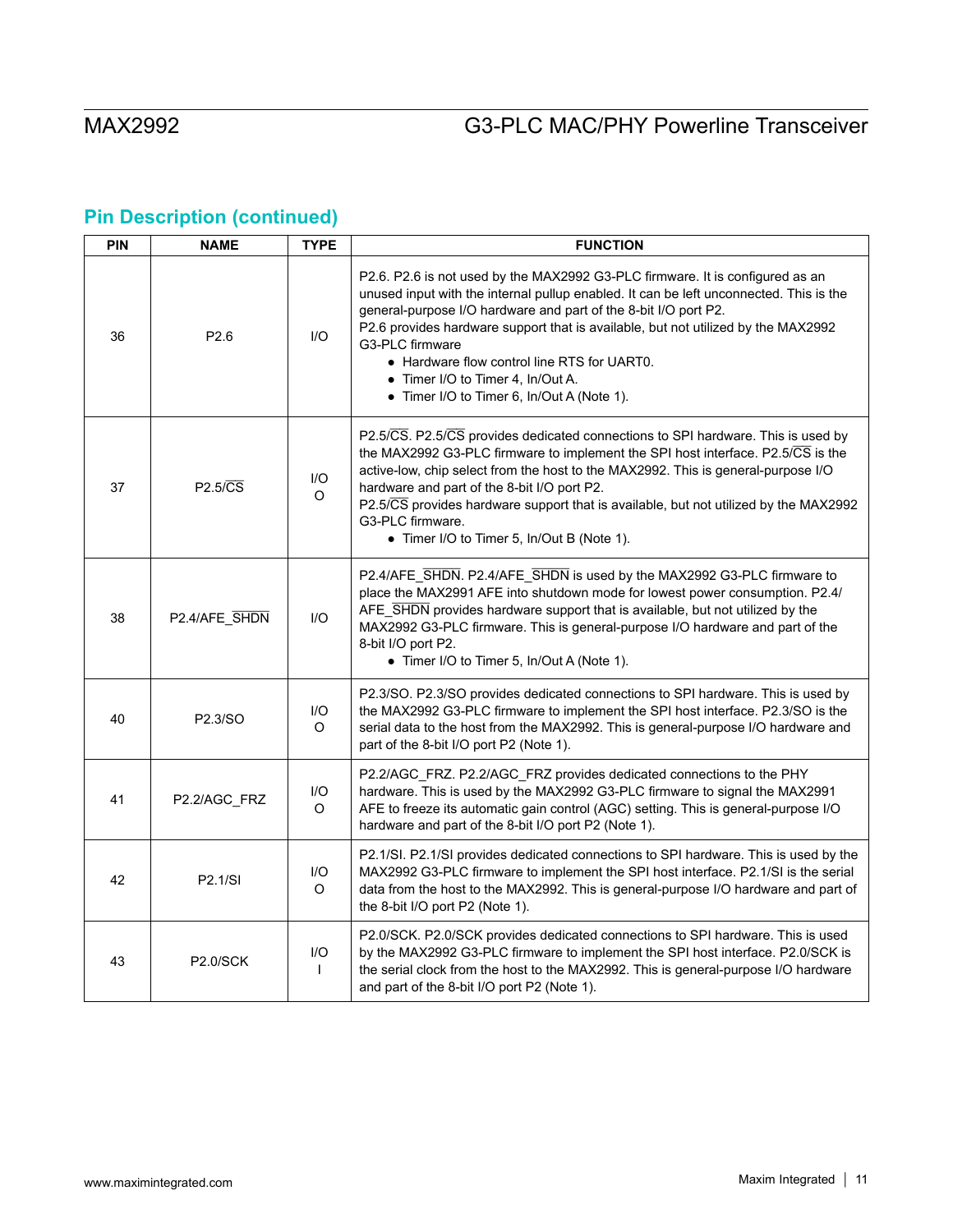# **Pin Description (continued)**

| <b>PIN</b>        | <b>NAME</b>  | <b>TYPE</b>     | <b>FUNCTION</b>                                                                                                                                                                                                                                                                                                                   |  |  |
|-------------------|--------------|-----------------|-----------------------------------------------------------------------------------------------------------------------------------------------------------------------------------------------------------------------------------------------------------------------------------------------------------------------------------|--|--|
| PORT <sub>3</sub> |              |                 |                                                                                                                                                                                                                                                                                                                                   |  |  |
| 51                | P3.0/TXCONV  | I/O<br>O        | P3.0/TXCONV. P3.0/TXCONV provides dedicated connections to AFE interface<br>hardware. This is used by the MAX2992 G3-PLC firmware to implement the AFE<br>interface to the MAX2991. P3.0/TXCONV is the TX enable line to the MAX2991. This<br>is general-purpose I/O hardware and part of the 8-bit I/O port P3 (Note 1).         |  |  |
| 52                | P3.1/TXDATA  | I/O<br>$\Omega$ | P3.1/TXDATA. P3.1/TXDATA provides dedicated connections to AFE interface hardware.<br>This is used by the MAX2992 G3-PLC firmware to implement the AFE interface to the<br>MAX2991. P3.1/TXDATA is the TX serial data output to the MAX2991. This is general-<br>purpose I/O hardware and part of the 8-bit I/O port P3 (Note 1). |  |  |
| 55                | P3.2/TXCLK   | 1/O<br>$\Omega$ | P3.2/TXCLK. P3.2/TXCLK provides dedicated connections to AFE interface<br>hardware. This is used by the MAX2992 G3-PLC firmware to implement the AFE<br>interface to the MAX2991. P3.2/TXCLK is the TX serial clock to the MAX2991. This is<br>general-purpose I/O hardware and part of the 8-bit I/O port P3 (Note 1).           |  |  |
| 57                | P3.3/RXCLK   | I/O<br>O        | P3.3/RXCLK. P3.3/RXCLK provides dedicated connections to AFE interface<br>hardware. This is used by the MAX2992 G3-PLC firmware to implement the AFE<br>interface to the MAX2991. P3.3/RXCLK is the RX serial clock to the MAX2991. This<br>is general-purpose I/O hardware and part of the 8-bit I/O port P3 (Note 1).           |  |  |
| 60                | P3.4/RXDATA  | I/O             | P3.4/RXDATA. P3.4/RXDATA provides dedicated connections to AFE interface<br>hardware. This is used by the MAX2992 G3-PLC firmware to implement the AFE<br>interface to the MAX2991. P3.4/AFE_SDI is the RX serial data from the MAX2991.<br>This is general-purpose I/O hardware and part of the 8-bit I/O port P3 (Note 1).      |  |  |
| 61                | P3.5/RXCONV  | I/O<br>O        | P3.5/RXCONV. P3.5/RXCONV provides dedicated connections to AFE interface<br>hardware. This is used by the MAX2992 G3-PLC firmware to implement the AFE<br>interface to the MAX2991. P3.5/RXCONV is the RX Enable line to the MAX2991. This<br>is general-purpose I/O hardware and part of the 8-bit I/O port P3 (Note 1).         |  |  |
| 62                | P3.6/AFE RST | I/O<br>O        | P3.6/AFE_RST. P3.6/AFE_RST is used by the MAX2992 G3-PLC firmware to reset the<br>MAX2991. This is general-purpose I/O hardware and part of the 8-bit I/O port P3<br>(Note 1).                                                                                                                                                    |  |  |
| 63                | P3.7/ENRX    | I/O<br>O        | P3.7/ENRX. P3.7/ENRX is used by the MAX2992 G3-PLC firmware to enable the RX<br>channel in the MAX2991. This is general-purpose I/O hardware and part of the 8-bit<br>I/O port P3 (Note 1).                                                                                                                                       |  |  |
| 64                | P3.8/ENTX    | I/O<br>$\circ$  | P3.8/ENTX. P3.8/ENTX is used by the MAX2992 G3-PLC firmware to enable the TX<br>channel in the MAX2991. This is general-purpose I/O hardware and part of the 8-bit<br>I/O port P3 (Note 1).                                                                                                                                       |  |  |

**Note 1:** Refer to the *MAX2992 G3-PLC Firmware Release* Note for updates to the function implemented.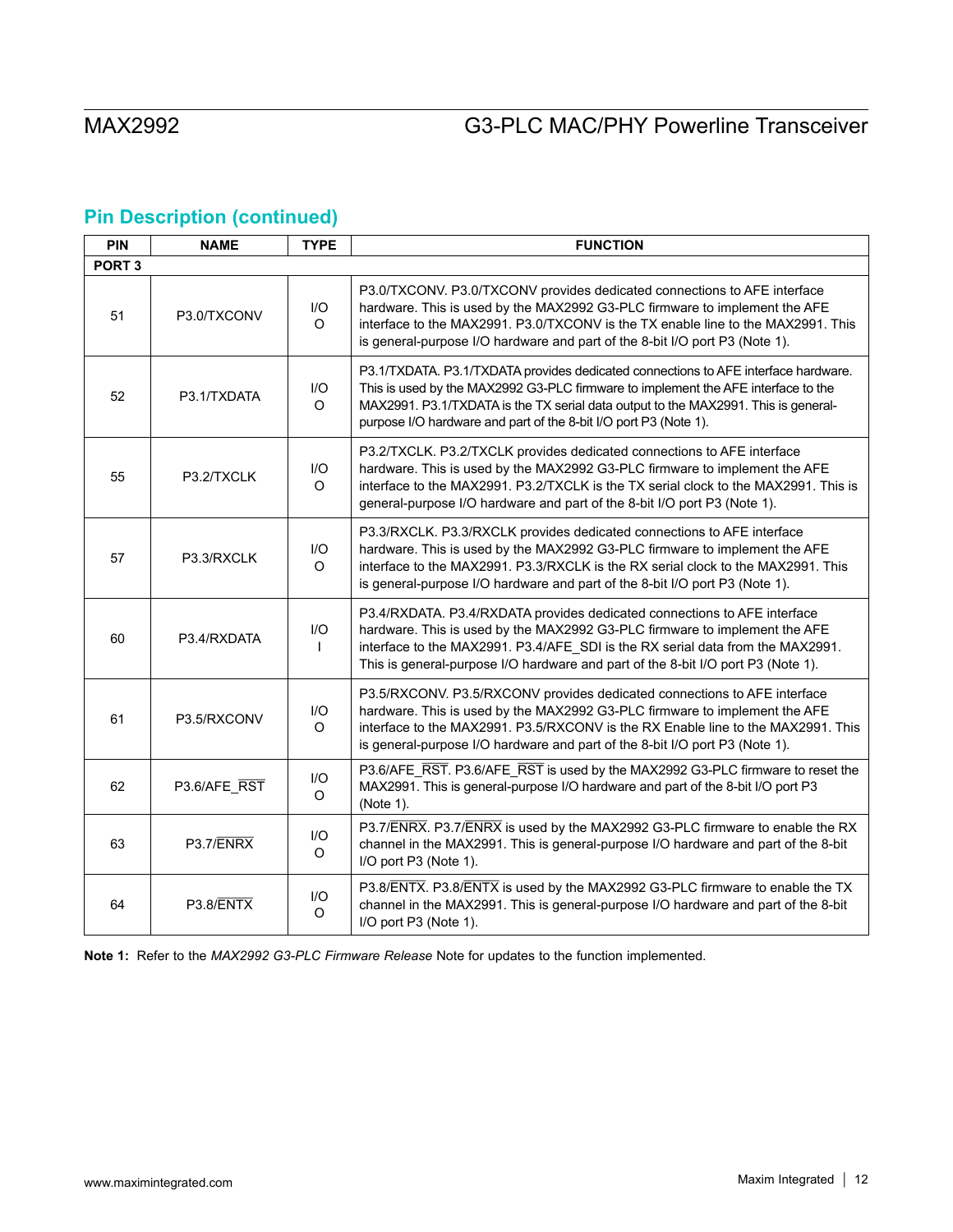## **Typical Operating Characteristics**

 $(T_A = +25^{\circ}C,$  unless otherwise noted.)



## **Detailed Description**

The MAX2992 integrates a high-performance Maxim MAXQ30 32-bit RISC core with optimized OFDM PHY, 128/256-bit AES and CRC hardware and peripherals including UART serial communication, SPI interface, serial AFE interface, watchdog/countdown timers, GPIO, and external interrupts. The MAX2992 G3-PLC modem is based on Orthogonal Frequency Division Multiplexing (OFDM) that places multiple evenly spaced carriers within the available frequency band. Data is modulated onto these carriers and three modulation methods are supported: DBPSK, DQPSK, and D8PSK. Special data interleaving and forward error correction techniques enhance the robustness of communication that is immune to impulsive noise, adaptable to frequency selective channels, and robust in the presence of group delay. Additional performance is obtained by adaptive tone mapping, a process by which the MAX2992 automatically detects carriers with poor SNR, redistributing data onto better performing carriers. These features allow the MAX2992 to adapt to channel conditions to provide superior data rates for a given channel condition. External flash stores the complete G3-PLC application firmware supplied by Maxim, which executes from the on-chip SRAM memory. G3-PLC data and control is accomplished using the G3-PLC modem interface over the UART or SPI port. A full description of this interface is provided in the *MAX2992 G3-PLC Interface Guide*. The MAC, implemented on the MAXQ30,

provides advanced CSMA/CA and ARQ functions and supports all common MAC layer services.

### **Power Management**

The MAX2992 power-management features minimize power consumption by clock gating and by adjusting the operating frequency. Clock gating is used to eliminate active power of on-chip functional units when not in use. A clock divider of up to 256 is set by software to reduce the operating frequency to the required performance level per single application.

### **Normal Operating Mode**

In normal operating mode, the MAX2992's powermanagement features minimize power consumption by adjusting the frequency of CPU and PHY operation to match the dynamic load on the device.

### **Idle Mode**

In idle mode, the MAX2992 lowers power consumption by shutting down the MAXQ30 processor, but keeps the PHY's receive circuitry active so that it can detect a powerline packet. At least one clock must be running during idle mode. The processor awakes on the detection of a line SYNC at the beginning of a packet and returns to normal operating mode to receive the powerline packet.

### **Stop Mode**

Stop mode disables all clocks and circuits within the MAX2992. All modem functions are disabled. This is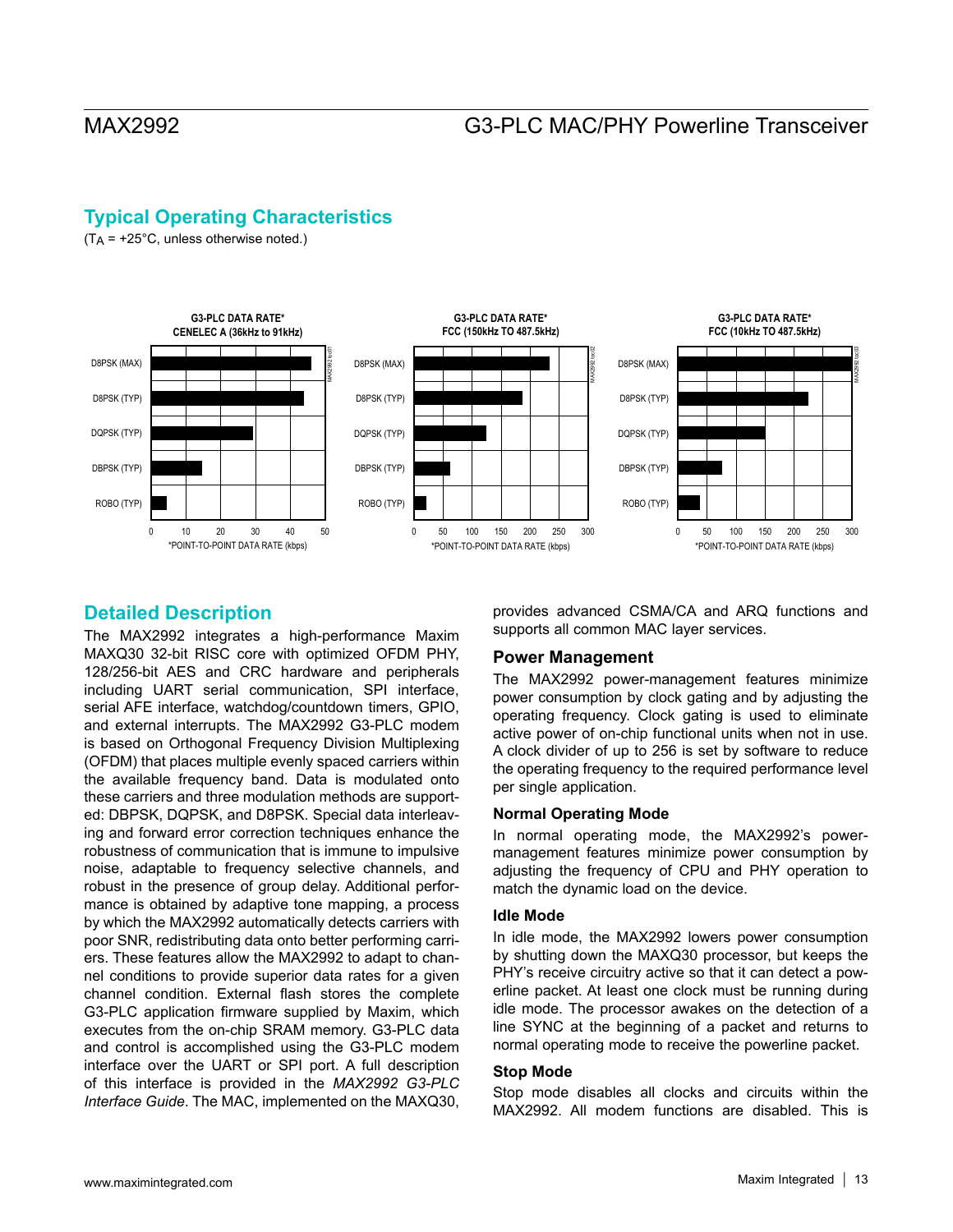the lowest power state for the device where only leakage power is consumed. An external interrupt causes the MAX2992 to exit from the stop mode. Stop mode is controlled by the MAX2992 G3-PLC firmware. Refer to the MAX2992 G3-PLC Interface Guide and *MAX2992 G3-PLC Firmware Release Note* for details on the use of stop mode.

### **UART Interface**

The MAX2992 features two hardware UARTs (UART0 and UART1). UART0 has a 16-byte deep receive and transmit FIFO with configurable interrupt thresholds and it supports hardware flow control. Additionally, UART0 provides a hardware function for booting the device. The MAX2992 G3-PLC firmware dedicates UART0 to the host interface with a baud rate of 115,200bps without flow control. See the *MAX2992 G3-PLC Firmware Release Note*  for additional information on the UART0 host interface settings.

Data transfer for communication on the power line and status and control commands are passed between host and the MAX2992 G3-PLC modem over UART0. A simple frame format is used to define data and management primitives. A complete description of the frame format and command primitives is provided in the *MAX2992 G3-PLC Interface Guide*.

The MAX2992 G3-PLC firmware utilizes UART1 for a reserved function. Do not connect in user designs.

### **Serial Peripheral Interface (SPI)**

The MAX2992 includes two serial peripheral interface modules (SPI0 and SPI1). The MAX2992 SPI hardware can operate in slave or master modes. This is a common, high-speed, synchronous peripheral interface that shifts a bit stream of variable length and data rate between the microcontroller and other peripheral devices. Programmable clock frequency, character lengths, polarity, and error handling enhance the usefulness of the peripheral. The maximum baud rate of the SPI interface is half the system clock for master mode operation and 1/8th the system clock for slave mode operation.

SPI0 features a boot loading function that is the primary method for initializing the MAXQ30 memory after reset. SPI0 boot loading is described in the *Boot Options* section.

SPI1 is assigned by the MAX2992 G3-PLC firmware to implement an alternative host interface to UART0. When used as a host interface, four MAX2992 signals, P2.0/ SCK, P2.5/CS, P2.1/SI, and P2.3/SO must be connected to the host processor.

Refer to the MAX2992 G3-PLC Interface Guide and *MAX2992 G3-PLC Firmware Release Note* for details on the use of the SPI1 port.

### **GPIO**

The MAX2992 features 5V tolerant, 3.3V I/O. Each I/O can be either an input or output. The MAX2992 G3-PLC firmware configures each I/O as described in the *Pin Configuration* section. Refer to the *MAX2992 G3-PLC Firmware Release Note* for additional GPIO assignments.

When in input mode, a weak pullup resistance is enabled pulling the I/O high. A series NFET provides the I/O's high voltage tolerance ([Figure 1\)](#page-13-0). This degrades the VOH observed and an external resistive pullup is recommended when the I/O is not actively driven (such as RST or PROG, see the *Pin Description*).

<span id="page-13-0"></span>

*Figure 1. GPIO*

### **Timers**

The MAX2992 incorporates seven 16-bit programmable timers to allow precise control of internal and external events. Each timer can operate in two modes: count-stop or wrap-round. The timers can be configured so that the timers generate interrupts upon reaching the extreme value. The timers also feature output modes suitable for synthesizing PWM. The MAX2992 G3-PLC firmware uses these timers within its operating system, and to implement CSMA and AC phase detection. Refer to the *MAX2992 G3-PLC Interface Guide* and *MAX2992 G3-PLC Firmware Release Note* for information on timer use.

### **Clocks, PLL, and Power-on-Reset**

The MAX2992 provides two built-in oscillators each with an associated PLL. The device can function in a one or a two crystal configuration, either reducing system components or maximizing flexibility of the operating frequencies in the system. The one crystal configuration requires a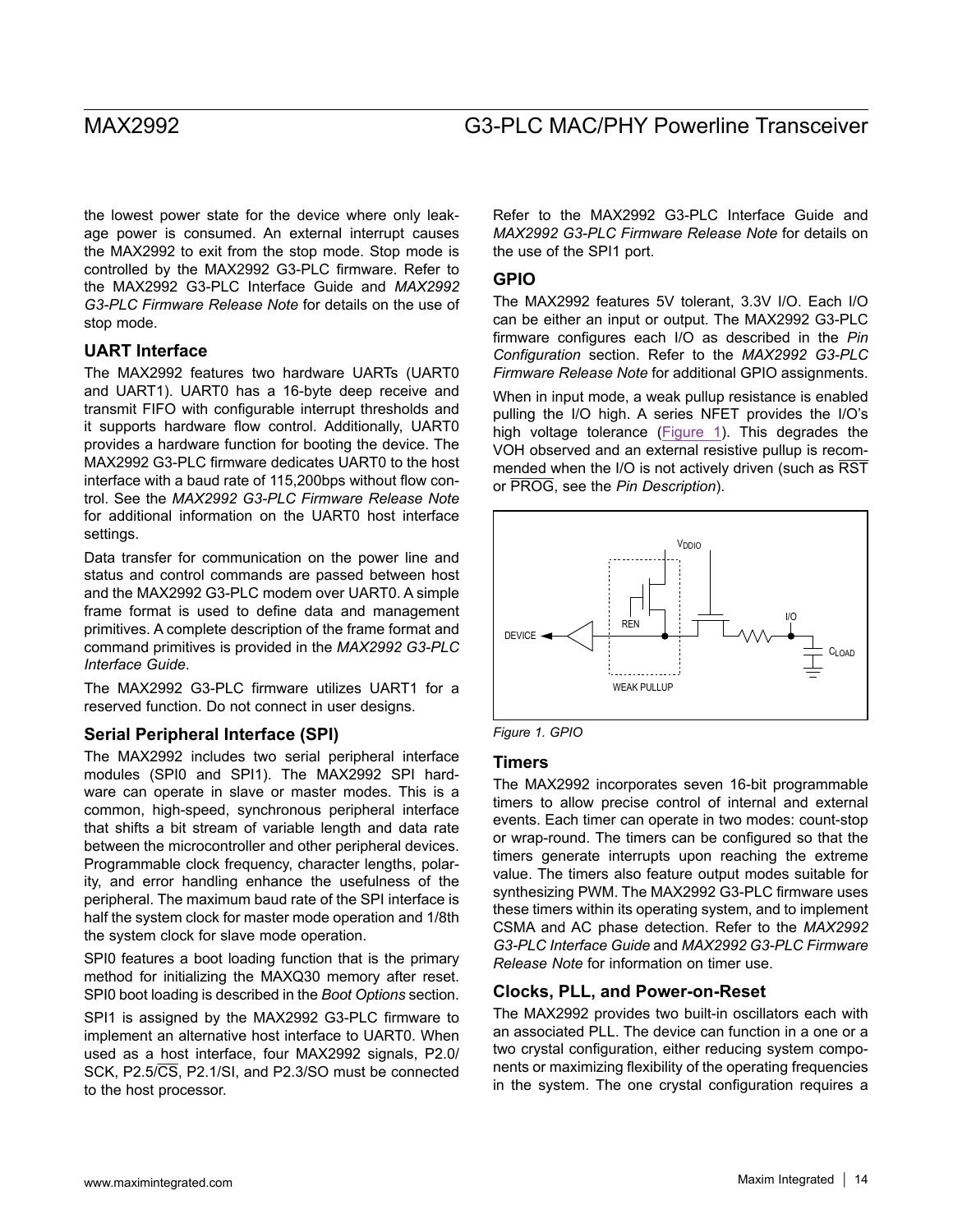crystal connected between XTAL1S and XTAL2S. Drive XTAL1A low, have XTAL2A unconnected, and connect  $V<sub>DD</sub>$  (Pin 50) to  $V<sub>SS</sub>$  in one crystal mode.

The MAX2992 G3-PLC firmware uses the one crystal configuration with a 19.2MHz crystal connected to XTAL1S and XTAL2S. This crystal is used to generate both CPU and AFE clocks. For this configuration, the CPU clock is set to 76.8MHz and AFE clock is 6.4MHz for the CENELEC frequency band with a 400kHz sample rate. For FCC and ARIB bands, the AFE clock is 19.2MHz with a 1.2MHz sample rate.

The two crystal configuration requires that a crystal be connected between XTAL1S and XTAL2S, and XTAL1A and XTAL2A. Refer to the *MAX2992 G3-PLC Firmware Release Note* for information on the crystal configuration used.

### **External Reset**

During normal operation, the MAX2992 can be placed into external reset mode by holding  $\overline{\text{RST}}$  low for a minimum of eight clock cycles. After RST returns high, the MAXQ30 processor exits the reset state within eight clock cycles and begins program execution.

### **Watchdog Timer**

The watchdog timer is a programmable hardware timer that can be used to reset the processor in case of a software lockup or other unrecoverable error. The MAX2992 G3-PLC firmware uses the watchdog timer to enhance system reliability.

### **AFE Serial Interface**

The MAX2992 AFE interface is designed to support the MAX2991. The interface includes separate receive and transmit serial interfaces. Connect the MAX2992 to the MAX2991 as shown in [Figure 2.](#page-14-0) Refer to the MAX2991 data sheet for a description of the serial interface timing.

### **Boot Options**

The MAX2992 executes program code from internal SRAM. This SRAM is volatile and must be loaded with application code after a power-cycle event. There are three options for loading the SRAM:

- ● Automatic bootstrap from external flash
- Bootstrap through the UART0 loader
- Bootstrap through the JTAG loader

[Figure 3](#page-15-0) shows the flow diagram for MAX2992 booting. The flowchart illustrates:

<span id="page-14-0"></span>

*Figure 2. MAX2992 to MAX2991 Interface*

- At any time, the PROG can be used to initiate a UART0 boot load cycle.
- From POR, if the JTAG interface and PROG are not active, the MAX2992 boots load from external flash using the SPI0 interface.
- Once a program is loaded (by any means) and the program valid bit is set, successive resets causes reexecution of the loaded code. An additional boot load cycle is not required.

### **Automatic Bootstrap from Flash**

• When the JTAG and UART0 bootstrap are not selected, the MAX2992 boots from an external flash device over SPI0. The flash must be preprogrammed with the MAX2992 G3-PLC firmware. AES encryption of the flash image is supported to protect any deployed application. Refer to the MAX2992 Evaluation Kit for details on programming the flash.

### **Bootstrap Using the UART0 Loader**

The MAX2992 can be booted over the UART0 host interface to avoid the need for a dedicated flash device. The UART0 boot load procedure is:

- 1. Pull PROG low for a minimum of 8 clock cycles. If automatic boot after power-up is desired, place an RC on PROG so that PROG rises at least 8 clock cycles after RST.
- 2. Send the MAX2992 the character 0x0D (8-bit, no parity) at a rate of 57,600 baud or less.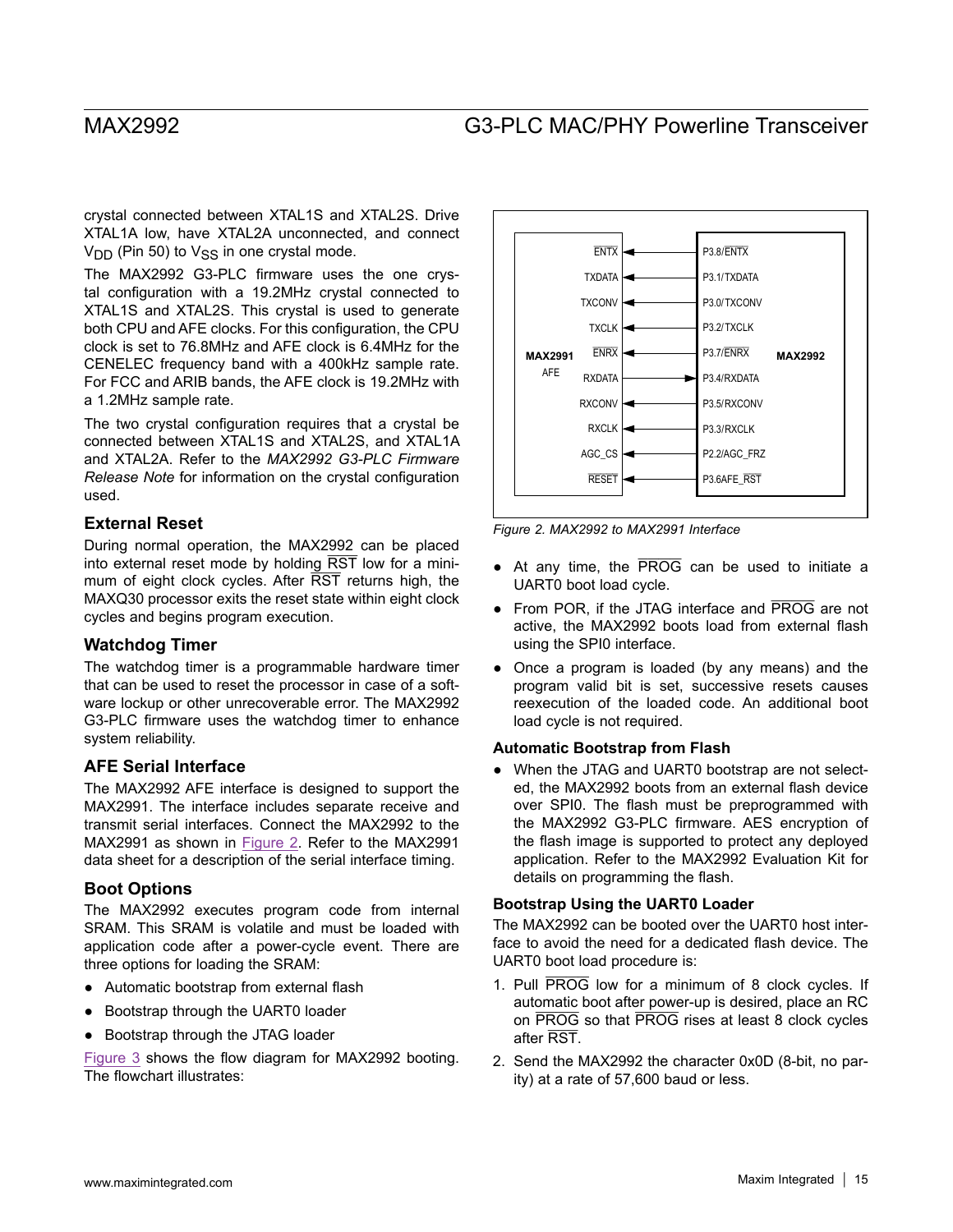<span id="page-15-0"></span>

*Figure 3. MAX2992 Boot Sequence Flow Chart*

- 3. The MAX2992 measures the timing and autocalibrates to the baud rate.
- 4. The MAX2992 acknowledges entry to the serial loader by transmitting a prompt character (0x3E).

Details of using the serial boot-loader commands to implement a UART0 bootstrap are provided in the MAX2992 Evaluation Kit. The serial bootloader does not utilize the hardware flow control feature of UART0. The loader manages flow control using the communication protocol.

Toggling RST exits the serial boot loader whereby the MAX2992 follows the boot sequence described by [Figure 3](#page-15-0). Details of using the serial boot loader commands to implement a UART0 boot strap are provided in the MAX2992 Evaluation Kit.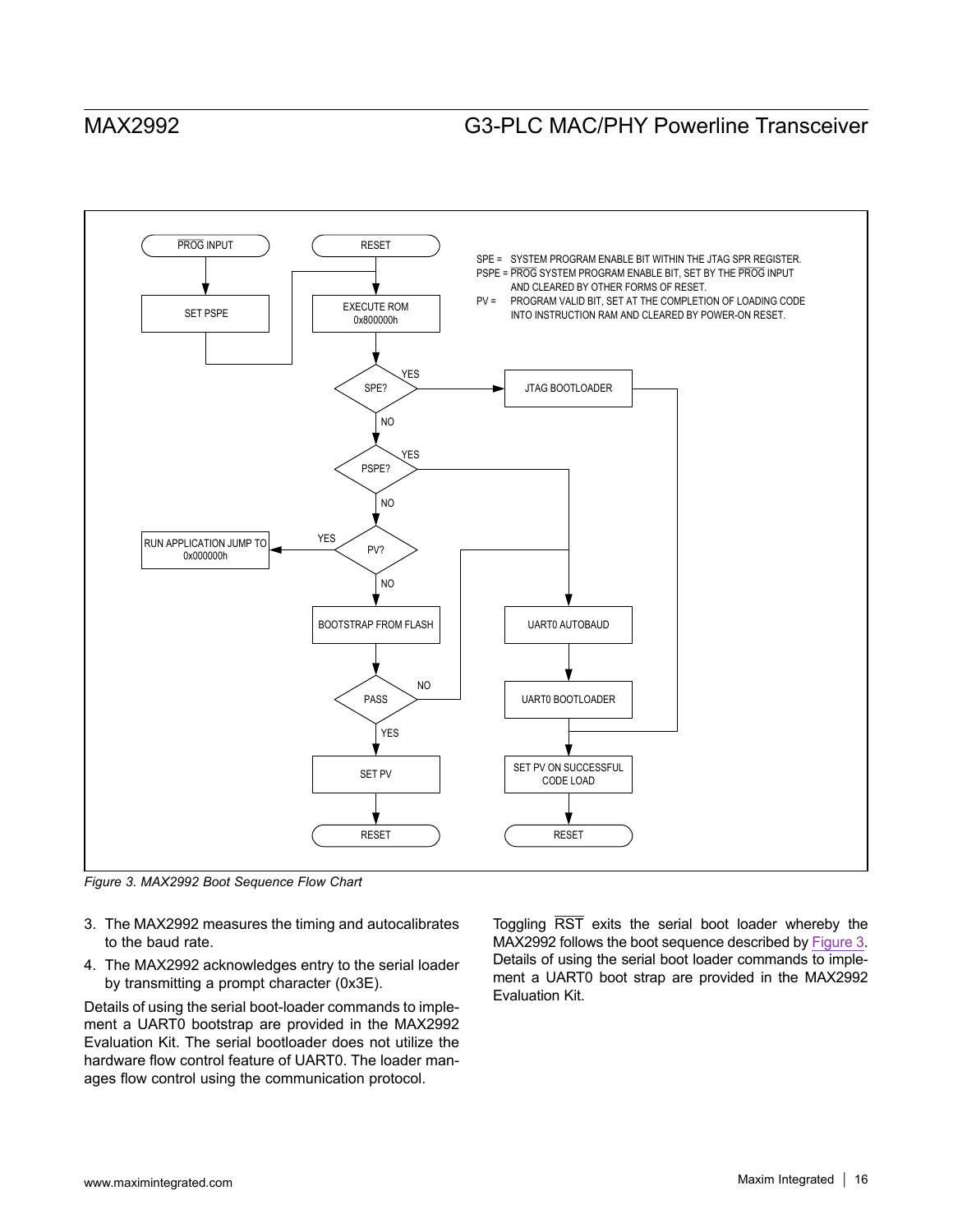<span id="page-16-0"></span>

*Figure 4. Zero-Crossing AC Detector*

### **Bootstrap Using the JTAG Loader**

The JTAG bootstrap loader mode initializes the nonvolatile memory of the internal MAXQ30 microcontroller. The JTAG loader is used by Maxim as a development interface and should not be utilized in user systems.

### **AC Phase Detector**

To know the phases of each meter, the MAX2992 features internal timers to measure time intervals of pulses resulted from zero-crossing of AC 50Hz/60Hz as shown in [Figure 4](#page-16-0). P0.7/PULSE is used to input pulses received from an external zero-crossing detector to reset an 8-bit counter. The minimum required pulse width is 1% of the cycle.

### **CSMA/CA**

Concurrent transmission by multiple nodes can result in frame collisions that occur when multiple transmissions interfere with each other, distorting the signal sufficiently to cause communication to fail. Carrier Sense Multiple Access/Collision Avoidance (CSMA/CA) is a mechanism to reduce the probability of collisions. When using CSMA as soon as a node is ready to transmit a packet, the device checks the channel for activity. If no other node is transmitting the node transmits its packet. If another transmitter is detected, the device waits for that transmission to end and then waits for a randomly selected period of time for another device to start transmitting on the channel. This wait time is called a random back-off time. If no other device has started transmitting at the end of the back-off time, the device starts its transmission. This process is repeated until the device gets access to the channel. All the devices in the system randomly choose their back-off time from one of a limited number of predefined time slots after the end of the prior transmission.

### **Automatic Repeat Request (ARQ)**

To enhance error detection and improve data reliability, the MAX2992 utilizes an automatic repeat request protocol. Since PLC communication is a half-duplex connection, the transmitter waits for an acknowledgment (ACK) of each transmission before it proceeds with the next transmission. If the transmitter does not receive an ACK packet, the transmitter resends the packet.

### **PHY Overview**

The MAX2992 powerline modem is designed to overcome the challenges associated with the harsh powerline environment for data communications. Some of the challenges are noted below:

- Channel variability with frequency, location, and time
- Narrowband, wideband, and impulsive noise commonly present on the power line
- Presence of narrowband interference and multipath signal propagation
- Low and time varying network impedance (3Ω to 30Ω)
- Propagation through transformers that subject the channel to severe group delay and attenuation

The MAX2992 modem solution is based on orthogonal frequency division multiplexing (OFDM) to overcome the powerline channel impairment, providing high reliability in data transmission. This method combines good bandwidth efficiency (high data rate) with the possibility of a very flexible bandwidth allocation. In combination with error correction coding, the MAX2992 is robust in the presence of frequency selective channels and resilient to jammer signals and impulsive noise.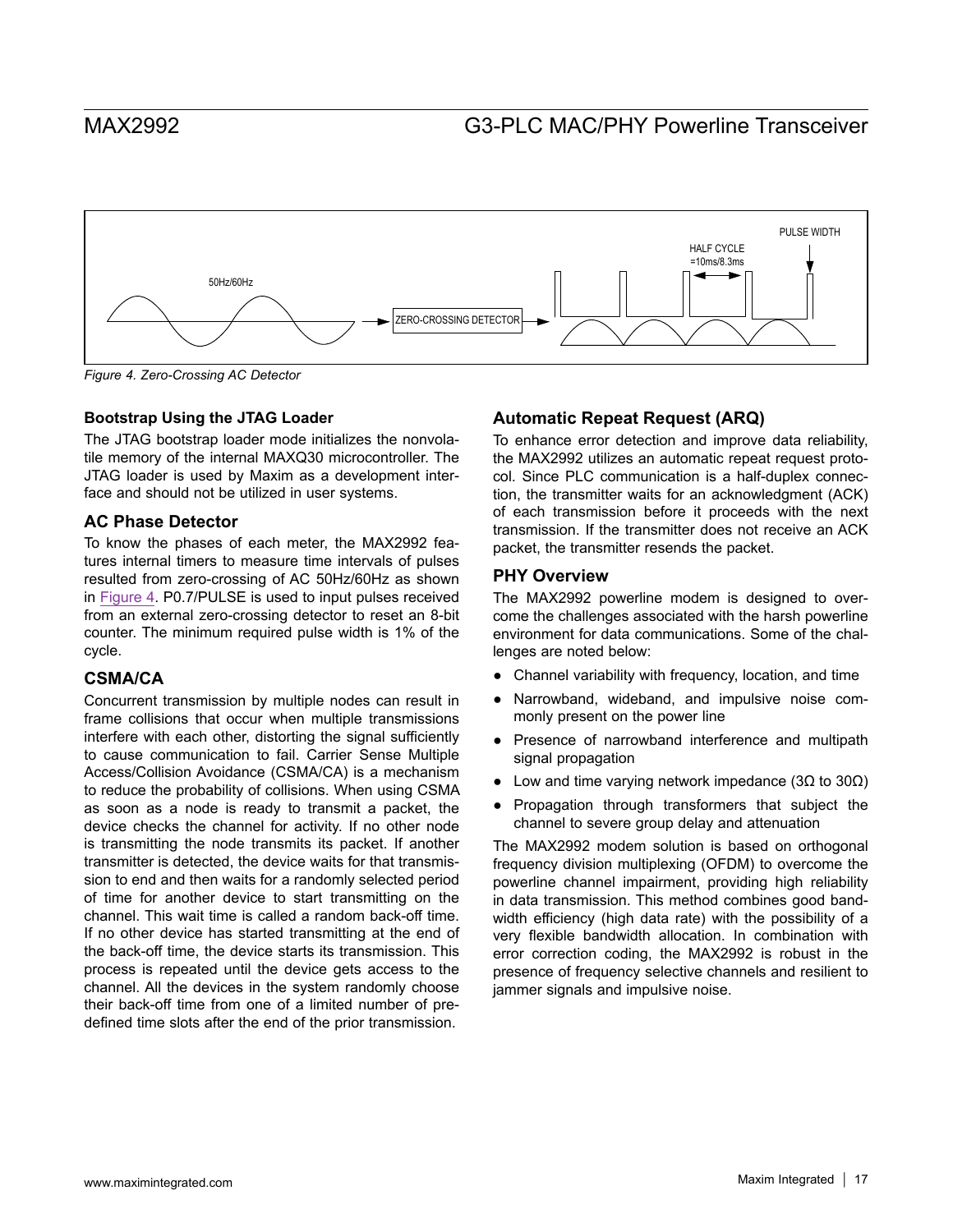The OFDM technique places evenly spaced carriers into the available frequency band. The MAX2992 can be configured to operate in a subset of frequencies in the range 10kHz to 490kHz, encompassing CENELEC, ARIB, and FCC frequency bands. Three modulation methods are supported; DBPSK, DQPSK, and D8PSK. This allows the MAX2992 to trade off channel condition and data rate to achieve the highest possible data through for a given channel condition. Additional performance is obtained by adaptive tone mapping, a process by which the MAX2992 automatically detects carriers with poor SNR, redistributing data onto better performing channels.

There are several advantages of the MAX2992 OFDM scheme as compared to traditional single carrier FSK or spread-spectrum systems:

- The MAX2992 OFDM allows an extremely flexible allocation and use of a given channel bandwidth. As an example, the lower and the upper limit of the used frequency band can easily be configured. It is also possible to use two or more noncontiguous sub-bands for the transmission of a single data stream.
- It is considerably more robust against intersymbol interference (ISI) or group delay distortion caused by the transmission channel than narrowband systems. This is mainly due to the fact that the parallel transmission on several carriers leads to longer symbol duration. Furthermore, ISI is simply removed by inserting guard intervals and cyclic prefixes between the symbols.

The MAX2992 is robust in presence of narrowband interference because such jammers typically destroy a single carrier only. Through the use of forward error correction coding—the erroneous data is detected and corrected using the received coded information.

On the transmitter side, the PLC modem layer receives input data from the UART and passes the data through the FEC, modulator, and IFFT. On the receiver side, the PLC modem layer receives inputs from the AFE and hands the data over to the application layer ([Figure](#page-18-0) 5). Two separate signal paths are shown for the receiver. The first path is dedicated to the detection of narrow band interference, and the second path processes the preamble for symbol and frame synchronization followed by the FEC decoding block. After descrambling the output of the FEC decoder data are available for the MAC layer. [Table 1](#page-17-0) shows the frequency bands with which the MAX2992 modem complies.

## <span id="page-17-0"></span>**Table 1. Frequency Bands Supported by the MAX2992**

| <b>COMPONENT</b>  | <b>NUMBER</b><br>ΟF<br><b>CARRIERS</b> | <b>FIRST</b><br><b>CARRIER</b><br>(kHz) | LAST<br><b>CARRIER</b><br>(kHz) |
|-------------------|----------------------------------------|-----------------------------------------|---------------------------------|
| <b>CENELECA</b>   | 36                                     | 35.93                                   | 90.62                           |
| <b>CENELEC B</b>  | 16                                     | 98.43                                   | 121.87                          |
| <b>CENELEC C</b>  | 7                                      | 128.12                                  | 137.50                          |
| <b>CENELEC BC</b> | 26                                     | 98.43                                   | 137.50                          |
| <b>CENELEC D</b>  | 4                                      | 142.18                                  | 146.87                          |
| FCC1              | 72                                     | 154.6875                                | 487.5                           |
| FCC <sub>2</sub>  | 97                                     | 37.5                                    | 487.5                           |
| FCC3              | 24                                     | 154.6875                                | 262.5                           |
| FCC4              | 40                                     | 304.6875                                | 487.5                           |
| ARIB1             | 54                                     | 154.6875                                | 403.125                         |
| ARIB <sub>2</sub> | 79                                     | 37.5                                    | 403.125                         |

The combined PHY and MAC in the MAX2992 meet the transmitter/receiver technical requirements for highly reliable data communication in powerline networks, as shown in [Table 2](#page-17-1) and [Table 3.](#page-17-2)

### <span id="page-17-1"></span>**Table 2. Frame Error Rate Requirements in AWGN Channels (100 Bytes)**

| SIGNAL-TO-<br><b>NOISE RATIO</b><br>(dB) | <b>MODULATION</b><br><b>AND CODING</b><br><b>RATE</b> | <b>FRAME ERROR</b><br><b>RATE (%)</b> |
|------------------------------------------|-------------------------------------------------------|---------------------------------------|
| $-1.2$                                   | <b>ROBO</b>                                           | 0.01                                  |
| 2.6                                      | <b>DBPSK</b>                                          | 0.01                                  |
| 6.1                                      | <b>DQPSK</b>                                          | 0.01                                  |
| 99                                       | D8PSK                                                 | 0.01                                  |

## <span id="page-17-2"></span>**Table 3. Receiver Specification with MAX2991**

| <b>RECEIVER SPECIFICATION</b> | <b>REQUIREMENT</b> |
|-------------------------------|--------------------|
| Sensitivity                   | 1mV                |
| Dynamic range                 | 60dB               |
| Clock frequency tolerance     | $±25$ ppm          |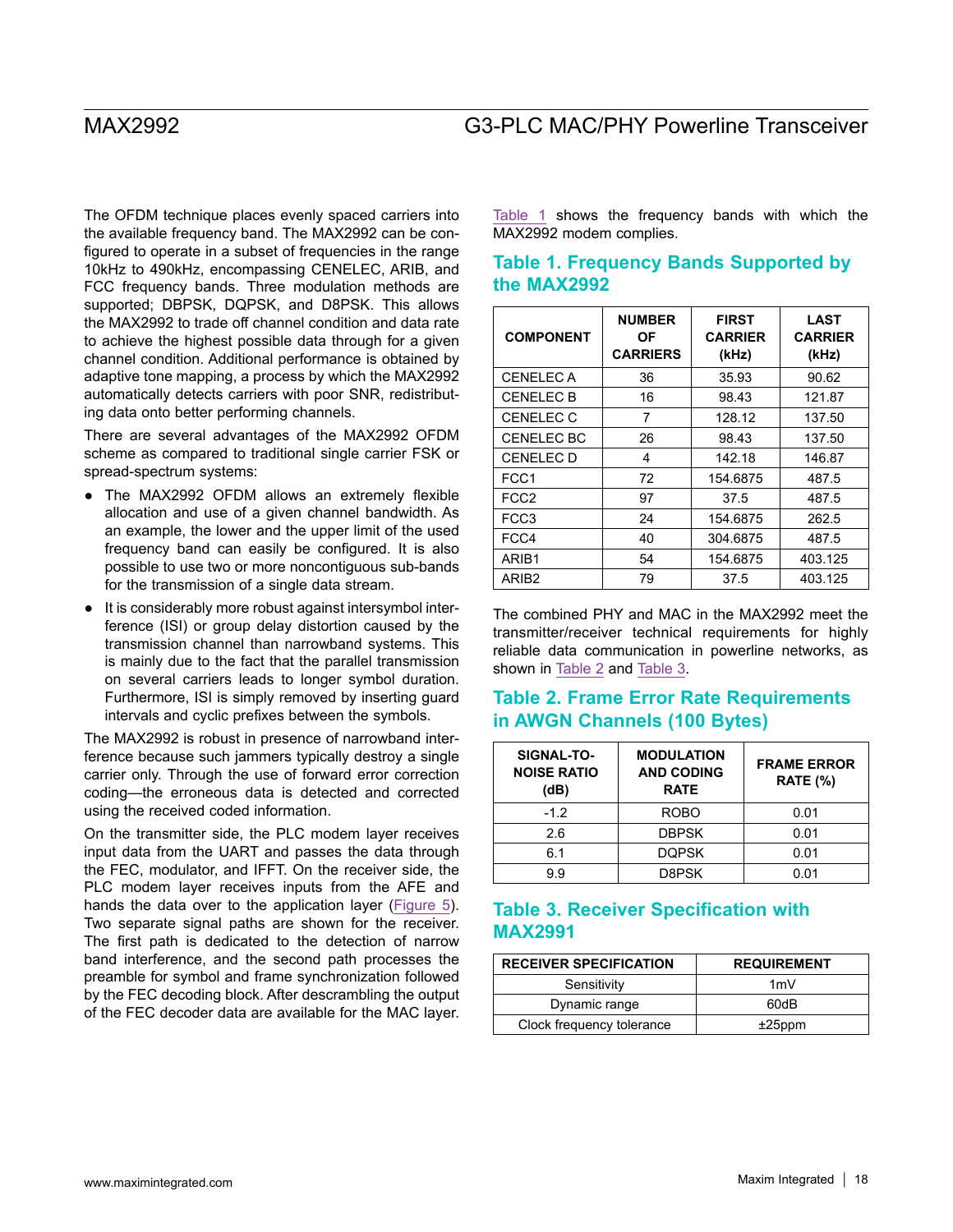<span id="page-18-0"></span>

*Figure 5. Transmitter/Receiver Block Diagram of the Baseband Processor*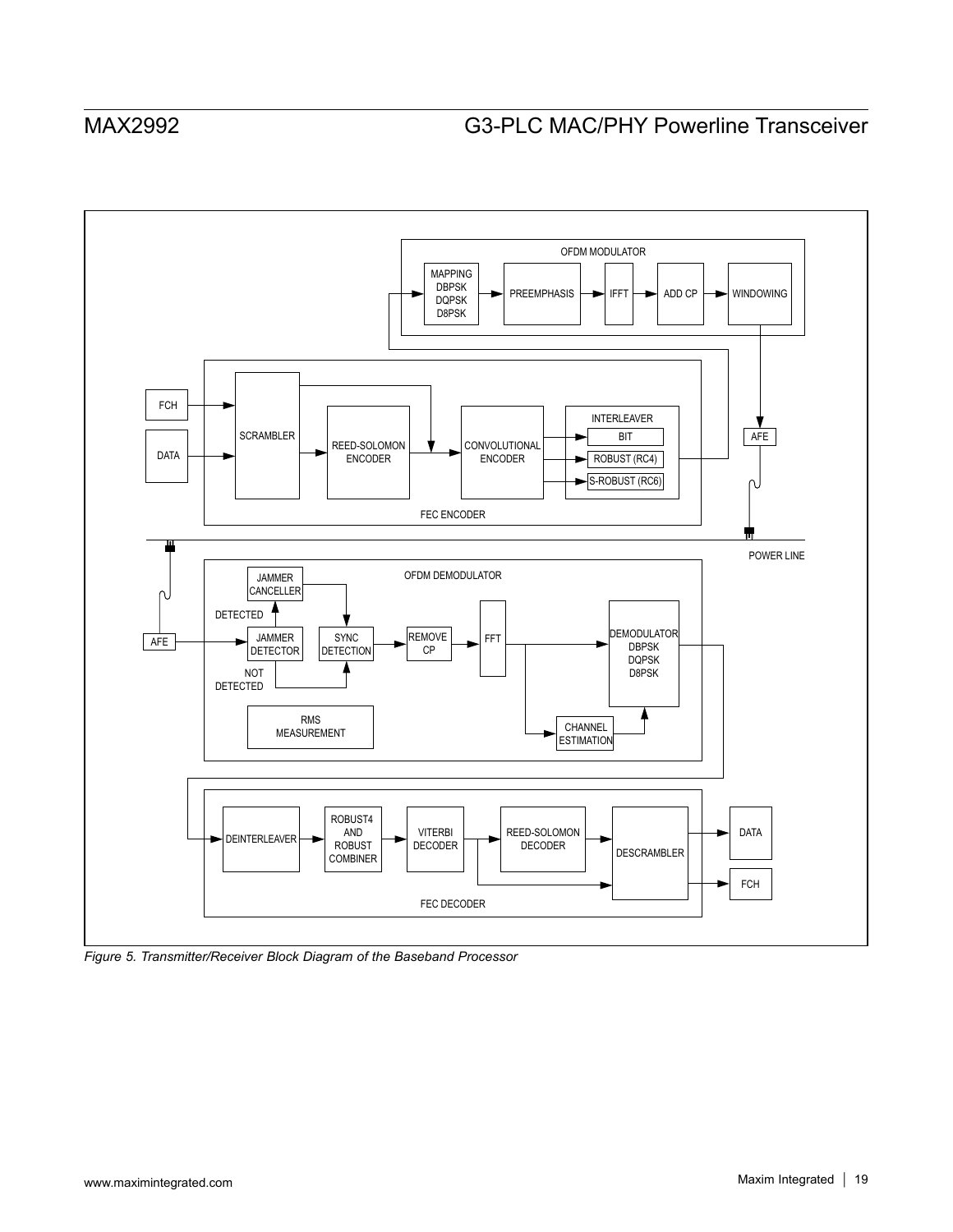## **Absolute Maximum Ratings**

| XTAL1A, XTAL2A, XTAL1S, XTAL2S to V <sub>SS</sub> -0.5V to +4.0V |  |
|------------------------------------------------------------------|--|
|                                                                  |  |
| Continuous Power Dissipation ( $T_A$ = +70°C)                    |  |
| LQFP (derate 25mW/°C above +70°C)2000mW                          |  |

| Operating Temperature Range -40°C to +105°C |  |
|---------------------------------------------|--|
|                                             |  |
|                                             |  |
|                                             |  |
|                                             |  |

*Stresses beyond those listed under "Absolute Maximum Ratings" may cause permanent damage to the device. These are stress ratings only, and functional operation of the device at these*  or any other conditions beyond those indicated in the operational sections of the specifications is not implied. Exposure to absolute maximum rating conditions for extended periods may affect<br>device reliability.

## **(Note 2) Package Thermal Characteristics**

### LQFP

Junction-to-Ambient Thermal Resistance (θJA) ..........40°C/W Junction-to-Case Thermal Resistance (θJC).................8°C/W

Note 2: Package thermal resistances were obtained using the method described in JEDEC specification JESD51-7, using a four-layer board. For detailed information on package thermal considerations, refer to **[www.maximintegrated.com/thermal-tutorial](http://www.maximintegrated.com/thermal-tutorial)**.

## **Electrical Characteristics**

(V<sub>DDIO</sub> = +3.3V, V<sub>DDC</sub> = V<sub>DD</sub> = +1.2V, V<sub>SS</sub> = 0, T<sub>A</sub> = -40°C to +105°C, unless otherwise noted. Typical values are at T<sub>A</sub> = +25°C. Specifications over the entire operating temperature range are guaranteed by design and characterization.)

| <b>PARAMETER</b>                    | <b>SYMBOL</b>          | <b>CONDITIONS</b><br><b>TYP</b><br><b>MIN</b><br><b>MAX</b> |                | <b>UNITS</b>   |        |           |  |
|-------------------------------------|------------------------|-------------------------------------------------------------|----------------|----------------|--------|-----------|--|
| <b>POWER-SUPPLY CHARACTERISTICS</b> |                        |                                                             |                |                |        |           |  |
| Digital Supply Voltage Range        | V <sub>DDIO</sub>      |                                                             | 3.0            | 3.3            | 3.6    | V         |  |
| Core Supply Voltage Range           | V <sub>DDC</sub>       |                                                             | 1.14           | 1.2            | 1.32   | V         |  |
| PLL Supply Voltage Range            | V <sub>DD</sub>        | Pins 15 and 50                                              | 1.14           | 1.2            | 1.32   | V         |  |
|                                     |                        | V <sub>DDIO</sub> supply current                            |                | 25             |        |           |  |
| <b>Operating Supply Current</b>     | <sup>I</sup> OPERATING | V <sub>DDC</sub> supply current                             |                | 40             | 70     | <b>mA</b> |  |
|                                     |                        | V <sub>DD</sub> supply current                              |                |                | 3      |           |  |
|                                     |                        | V <sub>DDIO</sub> supply current                            |                | 25             |        |           |  |
| <b>Idle Mode Current</b>            | <b>IDLE</b>            | V <sub>DDC</sub> supply current                             |                | 12             |        | mA        |  |
|                                     |                        | V <sub>DD</sub> supply current                              |                |                |        |           |  |
|                                     | <b>ISTOP</b>           | V <sub>DDIO</sub> supply current                            |                | $\overline{2}$ |        |           |  |
| Stop Mode Current                   |                        | V <sub>DDC</sub> supply current                             |                | 1.8            |        | mA        |  |
|                                     |                        | V <sub>DD</sub> supply current                              |                | 0.2            |        |           |  |
| Output Voltage High                 | V <sub>OH</sub>        | $I_{OH} = -5mA$                                             | 2.4            |                |        | $\vee$    |  |
|                                     |                        | $I_{OH}$ = -8mA (pins 55 and 57)                            | 2.4            |                |        |           |  |
| <b>Output Voltage Low</b>           | $V_{OL}$               | $I_{OI} = 5mA$                                              |                |                | 0.4    | $\vee$    |  |
|                                     |                        | $I_{\bigcap}$ = 8mA (pins 55 and 57)                        |                |                | 0.4    |           |  |
| <b>LOGIC INPUT CHARACTERISTICS</b>  |                        |                                                             |                |                |        |           |  |
| Input High Voltage                  | $V_{\text{IH}}$        |                                                             | $\overline{2}$ |                | 5.5    | $\vee$    |  |
|                                     |                        | XTAL1S, XTAL1A                                              | $\overline{2}$ |                | 3.6    |           |  |
| Input Low Voltage                   | $V_{IL}$               |                                                             | $-0.3$         |                | $+0.8$ | $\vee$    |  |
| Input Capacitance                   | $C_{IN}$               | XTAL1S and XTAL1A                                           |                | 3              |        | pF        |  |
| Input Leakage current               | <sup>I</sup> IN        | Internal pullup disabled                                    | $-10$          |                | $+10$  | μA        |  |
| <b>GPIO Pullup Resistance</b>       | $R_{PU}$               | Internal pullup enabled                                     | 25             | 45             | 60     | $k\Omega$ |  |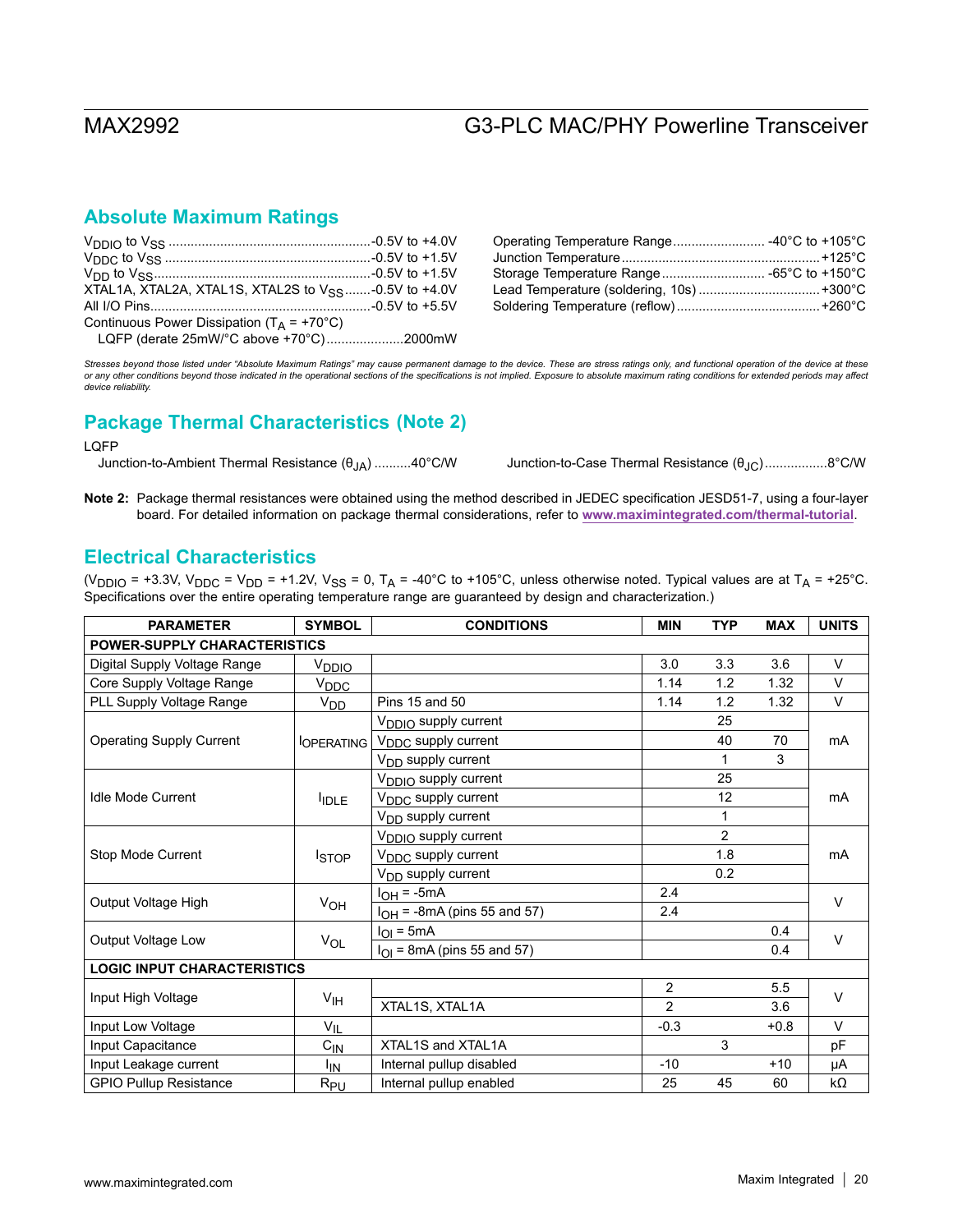## **AC Electrical Characteristics**

(V<sub>DDIO</sub> = +3.3V, V<sub>DDC</sub> = V<sub>DD</sub> = +1.2V, V<sub>SS</sub> = 0, T<sub>A</sub> = -40°C to +105°C, unless otherwise noted. Typical values are at T<sub>A</sub> = +25°C. Specifications over the entire operating temperature range are guaranteed by design and characterization.)

| <b>PARAMETER</b>                                      | <b>SYMBOL</b>                          | <b>CONDITIONS</b>                                   | <b>MIN</b>               | <b>TYP</b> | <b>MAX</b>                     | <b>UNITS</b> |
|-------------------------------------------------------|----------------------------------------|-----------------------------------------------------|--------------------------|------------|--------------------------------|--------------|
| External Crystal/Input Frequency                      | $1/t_{\text{XTAL}}$                    | $ESR < 90\Omega$ for 19.2MHz (Note 4)               | 2                        | 19.2       | 30                             | <b>MHz</b>   |
| External Crystal/Clock Tolerance                      |                                        | (Note 4)                                            |                          | 25         |                                | ppm          |
| <b>CPU Clock Frequency</b>                            | $1/t$ <sub>CPU</sub>                   | As configured by G3-PLC firmware<br>(Note 4)        |                          |            | 76.8                           | <b>MHz</b>   |
| <b>AFE Clock Frequency</b>                            | $1/t_{AFE}$                            | As configured by G3-PLC firmware<br>(Note 4)        |                          |            | 48                             | <b>MHz</b>   |
| <b>UART Baud Rate</b>                                 |                                        | As configured by G3-PLC firmware<br>(Notes 3 and 4) |                          | 115,200    | 1/16x<br>t <sub>CPU</sub>      | bps          |
| SPI MASTER (Flash Bootloader, See Figure 6)           |                                        |                                                     |                          |            |                                |              |
|                                                       |                                        | Flash boot after POR (Note 4)                       |                          |            | 1/2 x<br>txtal                 |              |
| SPI Master Operating Frequency                        | $1/t_{MCK}$                            | User programmable after bootstrap<br>(Note 4)       |                          |            | 1/2x<br>t <sub>CPU</sub>       | <b>MHz</b>   |
| I/O Rise/Fall Time                                    | $t_{MRF}$                              | $C_1$ = 100pF, pullup = 560 $\Omega$                |                          |            | 5                              | ns           |
| SCLK Output Pulse Width High/<br>Low                  | t <sub>MCH</sub> ,<br>t <sub>MCL</sub> |                                                     | $t_{MCK}/2$<br>$-t_{RF}$ |            |                                | ns           |
| MOSI Output Valid to SCLK<br>Sample Edge              | t <sub>MOH</sub>                       | MOSI setup                                          | $t_{MCK}/2$<br>$-t_{RF}$ |            |                                | ns           |
| MOSI Output Hold after SCLK<br>Last Sample Edge       | t <sub>MOV</sub>                       |                                                     | $t_{MCK}/2$<br>$-t_{RF}$ |            |                                | ns           |
| SCLK Last Sample Edge to<br><b>MOSI Output Change</b> | t <sub>MLH</sub>                       | <b>MOSI</b> last hold                               |                          |            | $t_{MCK}$ +<br>t <sub>RF</sub> | ns           |
| MISO Input Valid to SCLK<br>Sample Edge               | t <sub>MIS</sub>                       | MISO setup                                          | 10                       |            |                                | ns           |
| MISO Input Hold After SCLK<br>Sample Edge             | t <sub>MIH</sub>                       |                                                     | 0                        |            |                                | ns           |
| SPI SLAVE (See Figure 7)                              |                                        |                                                     |                          |            |                                |              |
| SPI Slave Operating Frequency                         | $1/t_{SCK}$                            | (Note 4)                                            |                          |            | 1/8x<br>tc <sub>PU</sub>       | <b>MHz</b>   |
| I/O Rise/Fall Time                                    | t <sub>SRF</sub>                       | $C_L$ = 100pF, pullup = 560 $\Omega$                |                          |            | 5                              | ns           |
| SCLK Input Pulse Width High/<br>Low                   | t <sub>SCH</sub> ,<br>tscl             |                                                     | tcpu                     |            |                                | ns           |
| SSEL Active to First Shift Edge                       | tsse                                   |                                                     | 0                        |            |                                | ns           |
| MOSI Input to SCLK Sample<br>Edge Rise/Fall Setup     | tsis                                   |                                                     | t <sub>CPU</sub>         |            |                                | ns           |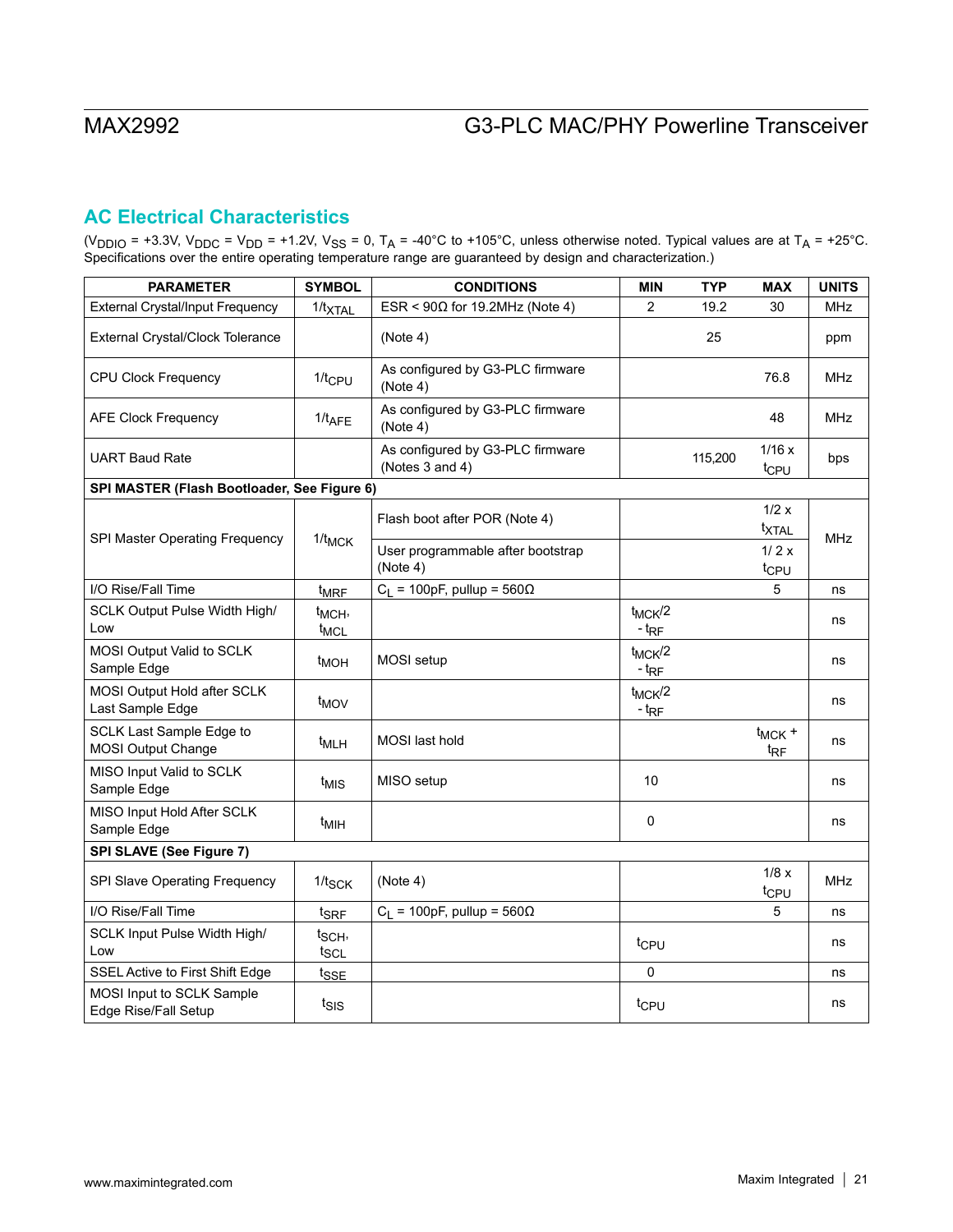## **AC Electrical Characteristics (continued)**

(V<sub>DDIO</sub> = +3.3V, V<sub>DDC</sub> = V<sub>DD</sub> = +1.2V, V<sub>SS</sub> = 0, T<sub>A</sub> = -40°C to +105°C, unless otherwise noted. Typical values are at T<sub>A</sub> = +25°C. Specifications over the entire operating temperature range are guaranteed by design and characterization.)

| <b>PARAMETER</b>                                             | <b>SYMBOL</b>                          | <b>CONDITIONS</b> | <b>MIN</b>                | <b>TYP</b>        | <b>MAX</b>                | <b>UNITS</b> |
|--------------------------------------------------------------|----------------------------------------|-------------------|---------------------------|-------------------|---------------------------|--------------|
| MOSI Input from SCLK Sample<br><b>Edge Transition Hold</b>   | $t_{\text{SIH}}$                       |                   | t <sub>CPU</sub>          |                   |                           | ns           |
| MISO Output Valid after SCLK<br><b>Shift Edge Transition</b> | t <sub>sov</sub>                       |                   |                           |                   | 4x<br>tc <sub>PU</sub>    | ns           |
| <b>SSEL Inactive to Next SSEL</b><br>Asserted                | t <sub>SSH</sub>                       |                   | 2x<br>tcpu                |                   |                           | ns           |
| <b>SCLK Inactive to SSEL</b><br>Deasserted                   | $t_{SD}$                               |                   | 3x<br>t <sub>CPU</sub>    |                   |                           | ns           |
| MISO Output Disabled After<br><b>SSEL Edge Deasserted</b>    | $t_{SLH}$                              |                   | 4x<br>tcpu                |                   |                           | ns           |
| AFE INTERFACE SERIAL MODE (See Figure 8)                     |                                        |                   |                           |                   |                           |              |
| <b>AFE Interface Operating</b><br>Frequency                  | $1/t$ TRCK                             | (Note 5)          |                           |                   | 48                        | <b>MHz</b>   |
| Clock Rise/Fall Time                                         | $t_{\text{CRF}}$                       | $C_1 = 100pF$     |                           |                   | 5                         | ns           |
| RXCLK/TXCLK Output Pulse<br>Width High/Low                   | t <sub>RCH</sub> ,<br>t <sub>RCL</sub> |                   | 0.4x<br>t <sub>TRCK</sub> |                   | 0.6x<br><sup>t</sup> TRCK | ns           |
| SDI Input Setup to RXCLK Active<br>Edge                      | t <sub>RIS</sub>                       |                   | 6                         |                   |                           | ns           |
| SDI Input Hold After RXCLK<br><b>Active Edge</b>             | t <sub>RIH</sub>                       |                   | 1                         |                   |                           | ns           |
| <b>RXEN/TXEN Inactive Level</b><br><b>Output Pulse Width</b> | <sup>t</sup> TREW                      |                   | 0.8x<br><b>TRCK</b>       | <sup>t</sup> TRCK | 1.2x<br><sup>t</sup> TRCK | ns           |
| RXCLK/TXCLK to RXEN/TXEN<br>Active                           | tTREDF                                 |                   | $\mathbf{0}$              |                   | 10                        | ns           |
| RXCLK/TXCLK to RXEN/TXEN<br>Inactive                         | <sup>t</sup> TREDR                     |                   | 0                         |                   | 10                        | ns           |
| <b>TXCLK to SDO Output</b>                                   | t <sub>TOD</sub>                       |                   | 0                         |                   | 10                        | ns           |

**Note 3:** Typical values are measured at  $T_A = +25^\circ C$ ,  $V_{DDC} = 1.2V$ .

**Note 4:** Guaranteed by design.

**Note 5:** The maximum operating frequency is 20MHz when paired with the MAX2991.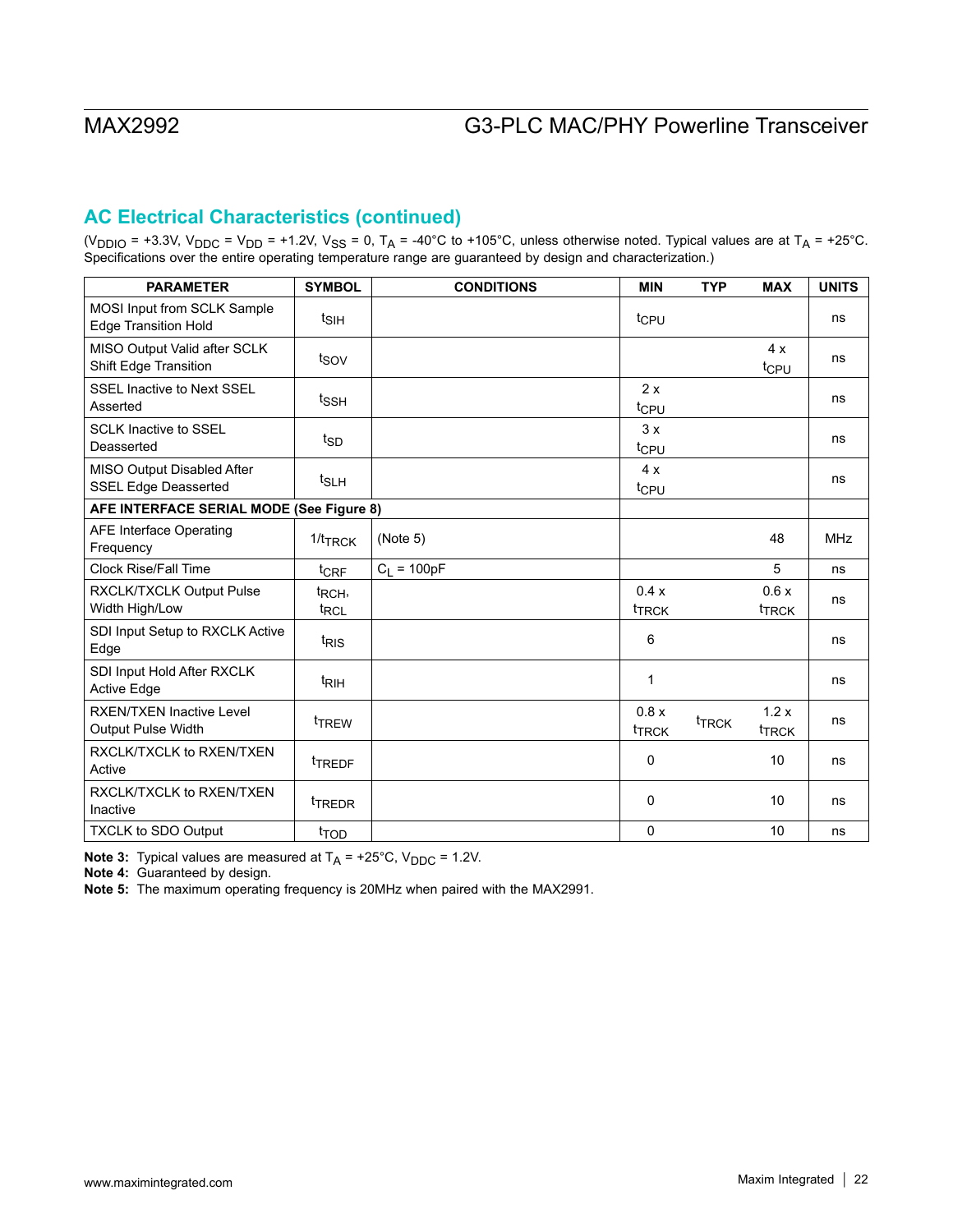

*Figure 6. SPI Master Timing Diagram*



*Figure 7. SPI Slave Timing Diagram*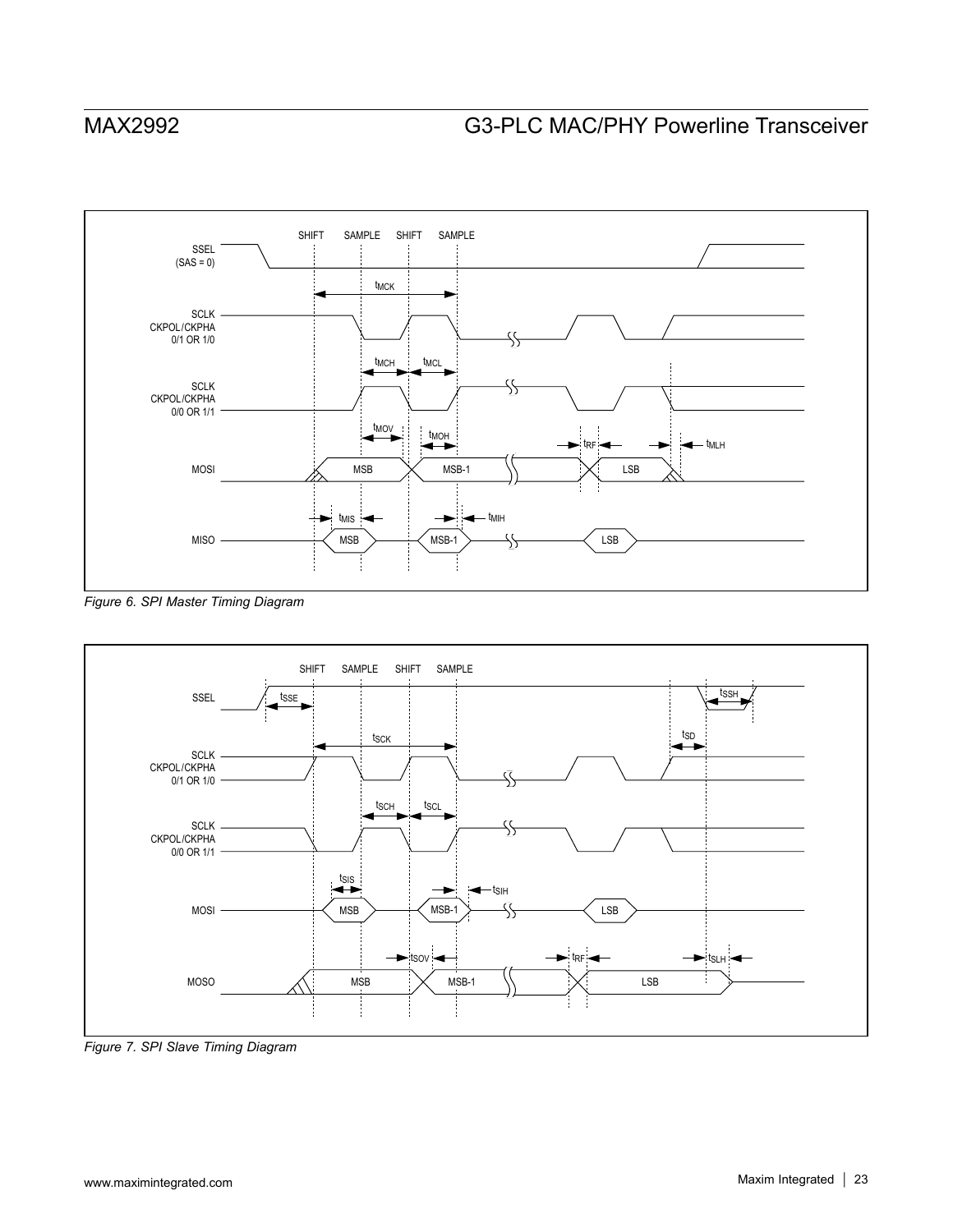

*Figure 8. AFE Timing Diagram*

## **Applications Information**

The MAX2992 is a powerline communications device that transports information from the application layer across a powerline network. In a typical application, the MAX2992 is used with an external host processor that handles application layers and an IPV6 stack. For instance, in a metering application, an external host processor that is connected to the MAX2992 using the UART or SPI interface processes metering data and encapsulates the processed data into IPV6 packets to be transported over the AC line. Additionally, the host implements interface primitives to communicate to the MAX2992. These primitives direct data transfer as well as status and control commands between the host and the MAX2992. Refer to the *MAX2992 G3-PLC Interface Guide* for a description of the interface primitives.

### **External Crystal Requirements**

The MAX2992 accepts crystals of various designs to set the clock frequency. For example, use a crystal with a maximum ESR of 1kΩ and C<sub>L</sub> of 20pF between 2MHz and 6MHz. Use a crystal with a maximum ESR of 160Ω and  $C_1$  of 16pF between 6MHz and 10MHz. Use a crystal with a maximum ESR of 90Ω and C<sub>L</sub> of 12pF between 10MHz and 20MHz. Use a crystal with a maximum ESR of 40Ω and C<sub>L</sub> of 8pF between 20MHz and 30MHz.

### **External Flash Requirements**

An external flash device is required for the automatic bootstrap from the external flash option (see the *Boot Options* section). The external flash supported by the MAX2992 for booting is the AT45DB021D.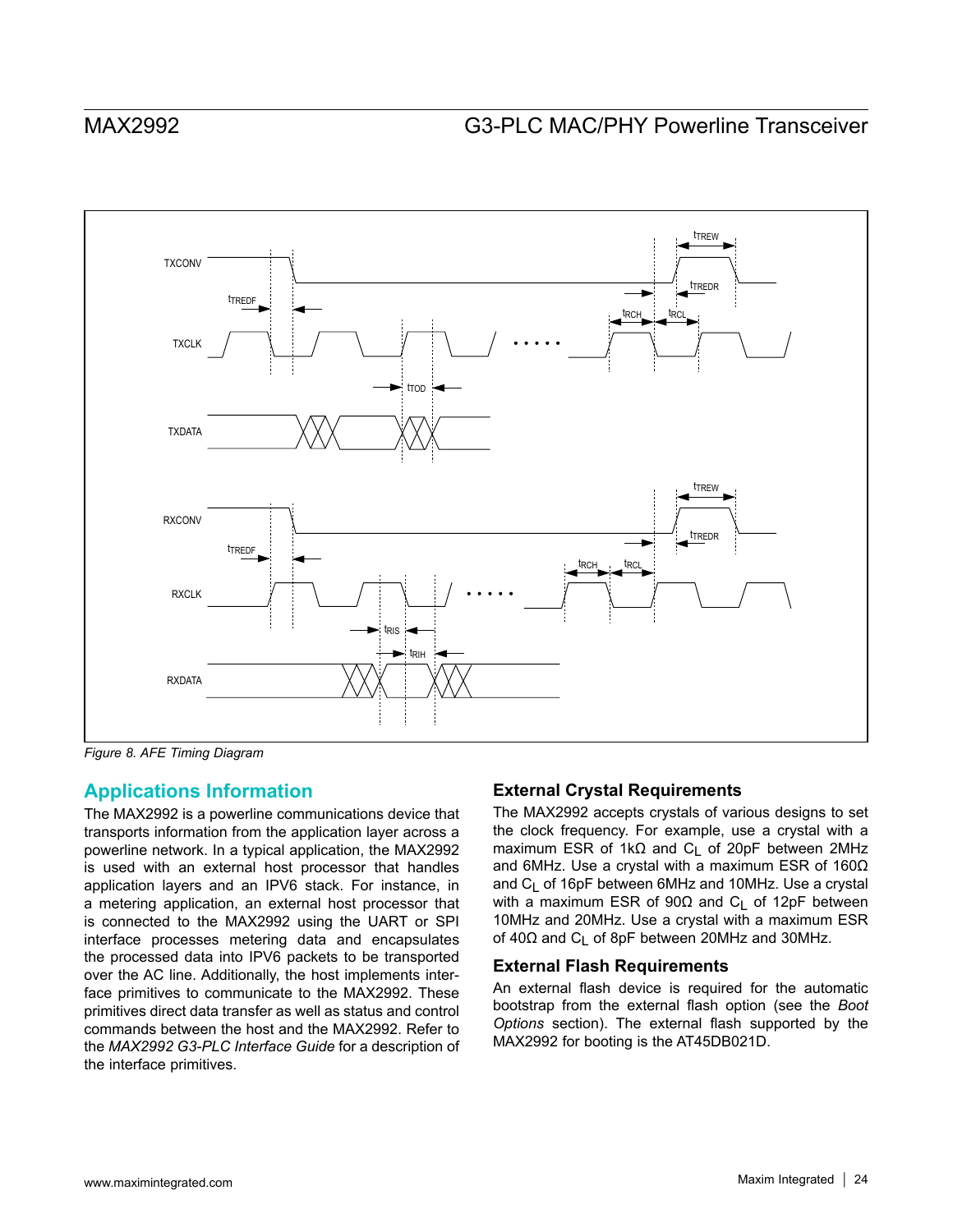### **Network Support**

Depending on the application requirements, the MAX2992 can use various network topologies. In a star topology, communication is established between devices and a single central controller. Applications such as industrial control and monitoring, sensor networks, asset and inventory tracking, and security benefit from the star topology.

The MAX2992 can also operate in a tree network topology where a controller communicates with devices in the network either directly or by having messages forwarded by other devices in the network. Applications such as metering and lighting automation benefits from the tree network topology.

The MAX2992 supports peer-to-peer mesh network topologies. In peer-to-peer mesh networks, two devices communicate with each other using other devices as forwarders without either of the devices in the network being a controller.

### **MAX2992 Routing**

The MAX2992 network of devices discovers routes among the devices in the network. A route is discovered by a device sending a route request message. The route request message is sent by a device when the device does not know how to route its message to the desired device. Every device in the network except the target device forwards the route request message at least once.



When a device receives a route request message, it calculates the route cost required for the message to get to it. It stores that route cost and sends on the route request message with the route cost it calculated. Since there are many devices forwarding the route request message, devices are likely to receive more than one route request messages to support the creation of the same route. The redundant copies of the message have the same or higher calculated route cost. All the redundant copies are dropped. When the message forwarding is complete, the devices along the best path have the lowest route cost back to the route request originator in their memory. [Figure 12](#page-25-0) shows the route generated in bold by the route request that makes up the best path from the requester to the target. The lighter lines show messages that are not on the optimal path.



*Figure 10. Tree Network Topology*



*Figure 9. Star Network Topology Figure 11. Peer-to-Peer Network Topology*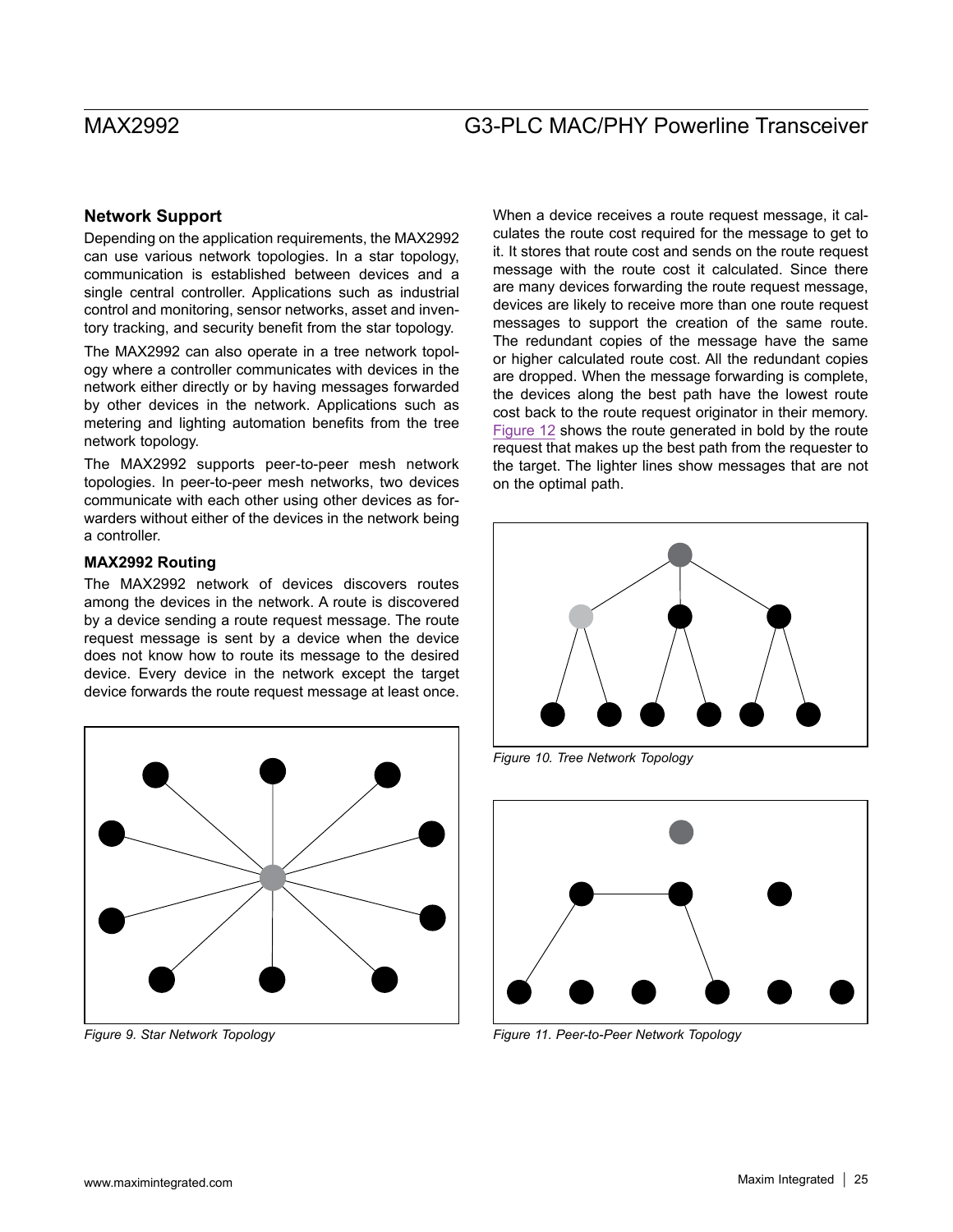When the route request message reaches the target device, it broadcasts a route reply message. This message includes the lowest route cost from the requestor it received. Other devices update the message and rebroadcast it if the route reply message contains a route cost from the requester that is more than the route

<span id="page-25-0"></span>

*Figure 12. Route Request Message Flow Figure 13. Route Reply Message Flow*

cost back to the requester in their memory. Each device updates its routing table with the path that is the lowest route cost from the target. [Figure 13](#page-25-1) shows the route reply messages generated in this example. The MAX2992 builds an optimal route from device A to device B.

<span id="page-25-1"></span>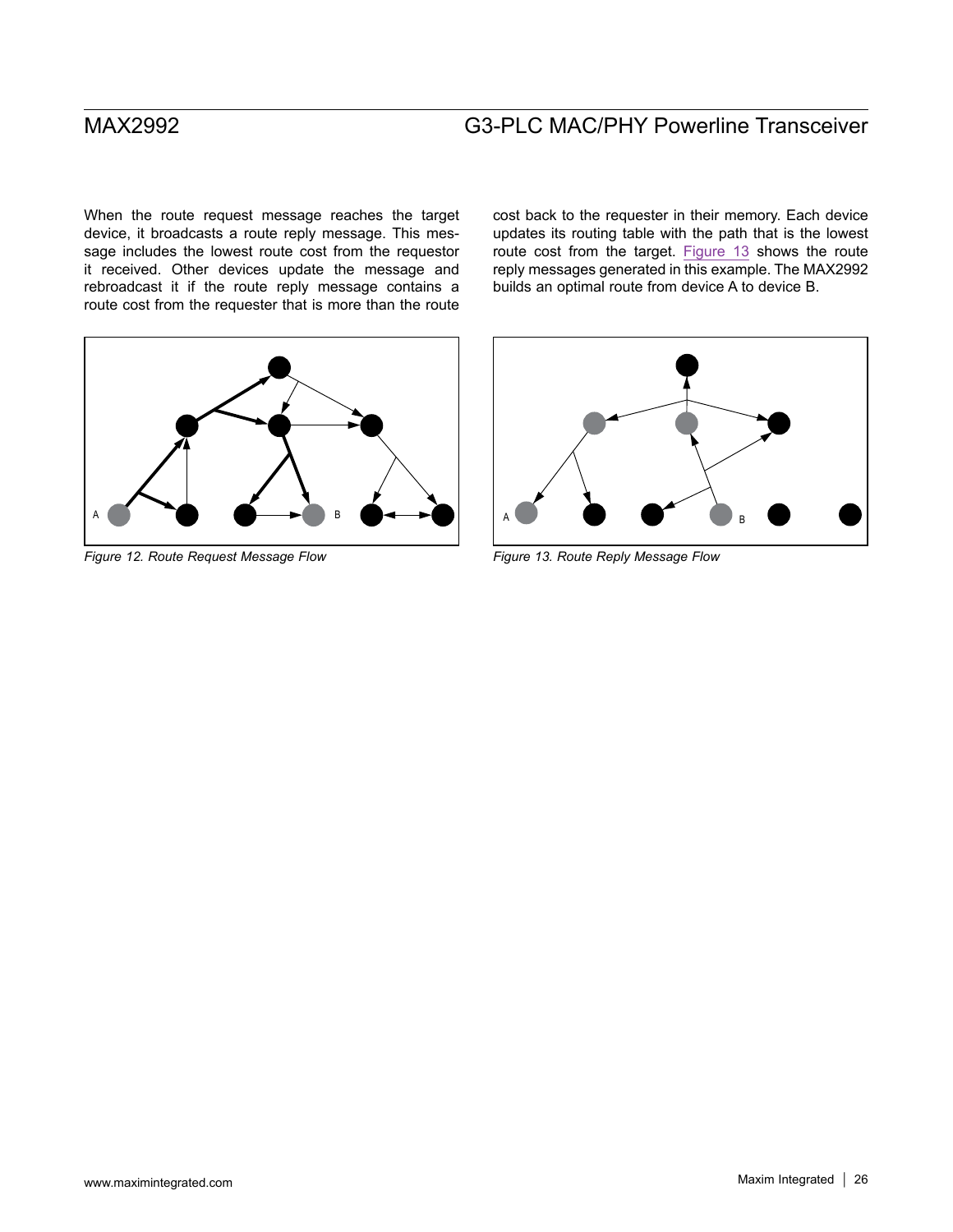## **Ordering Information (continued)**

| <b>PART</b>  | <b>TEMP RANGE</b>                    | <b>PIN-PACKAGE</b> |
|--------------|--------------------------------------|--------------------|
| MAX2992FCB+T | -40 $^{\circ}$ C to +85 $^{\circ}$ C | 64 LOFP            |
| MAX2992GCB+  | -40 $^{\circ}$ C to +85 $^{\circ}$ C | 64 LOFP            |
| MAX2992GCB+T | -40 $^{\circ}$ C to +85 $^{\circ}$ C | 64 LOFP            |

+*Denotes lead(Pb)-free/RoHS-compliant package. T = Tape and reel.*

## **Chip Information**

PROCESS: CMOS

## **Package Information**

For the latest package outline information and land patterns (footprints), go to **[www.maximintegrated.com/packages](http://www.maximintegrated.com/packages)**. Note that a "+", "#", or "-" in the package code indicates RoHS status only. Package drawings may show a different suffix character, but the drawing pertains to the package regardless of RoHS status.

| <b>PACKAGE</b> | <b>PACKAGE</b> | <b>OUTLINE</b> | LAND               |
|----------------|----------------|----------------|--------------------|
| <b>TYPE</b>    | <b>CODE</b>    | NO.            | <b>PATTERN NO.</b> |
| 64 LOPF        | C64-8          | 21-0083        | 90-0141            |